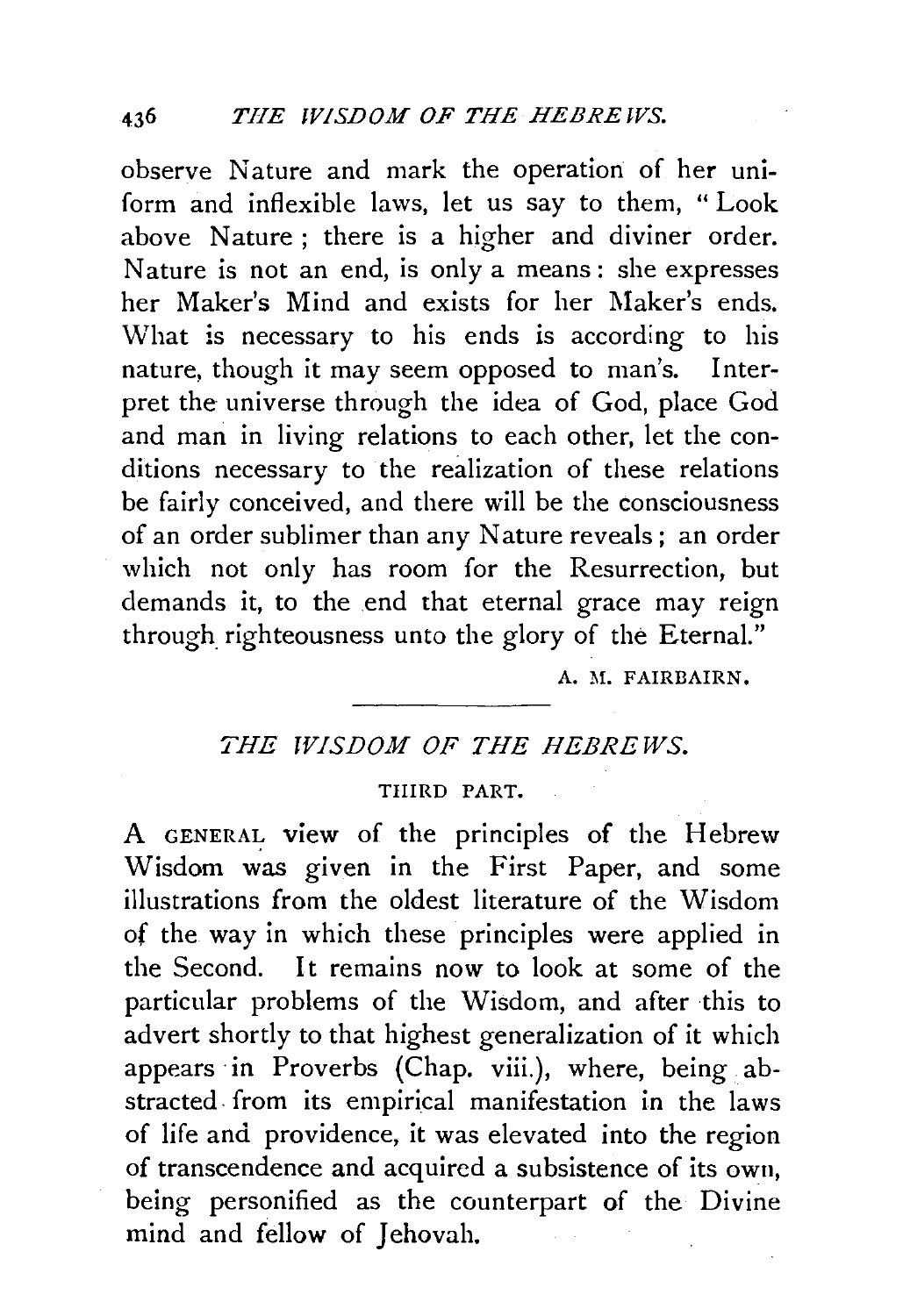As the Wisdom aimed at detecting and exhibiting the operation of fixed principles in the world and life, it became practically a doctrine of Providence in a wide sense. In no nation were the principles and conditions of well-being and misfortune so clearly distinguished as among the Hebrews. The Lawgiver set out by laying before the people "blessing and cursing." Though the Theocracy was administered, as to its principles, in no way different from God's government of other nations, there was a difference in the swiftness with which these principles manifested themselves. When the nation sinned, defeat and subjection followed close upon the sin ; when other nations sinned, or when they still sin, subjection follows with equal certainty, though not with the same rapidity. When an individual offended, there was immediately, in the ceremonial disability that ensued, a punishment of his offence. Thus, that fundamental connexion of evil and suffering being extremely prominent in the Hebrew commonwealth, took possession of men's minds with a very firm hold. And no doubt this was intended. The Law was a ministration of death. Its purpose was to educate the people in the knowledge of sin and of retribution. In the theology of St. Paul the law stands not on the side of the "remedy," but on the side of the disease. It came in to aggravate the malady,-that the offence might abound. It had other uses, and this view of it is not meant to be exhaustive. But as an intermediate institution, coming in between the promise and actual redemption, this was one of its effects and purposes. It augmented the disease both in fact and in the consciousness of the mind struggling with its demands. It revealed both sin and its conse-VOL. XII,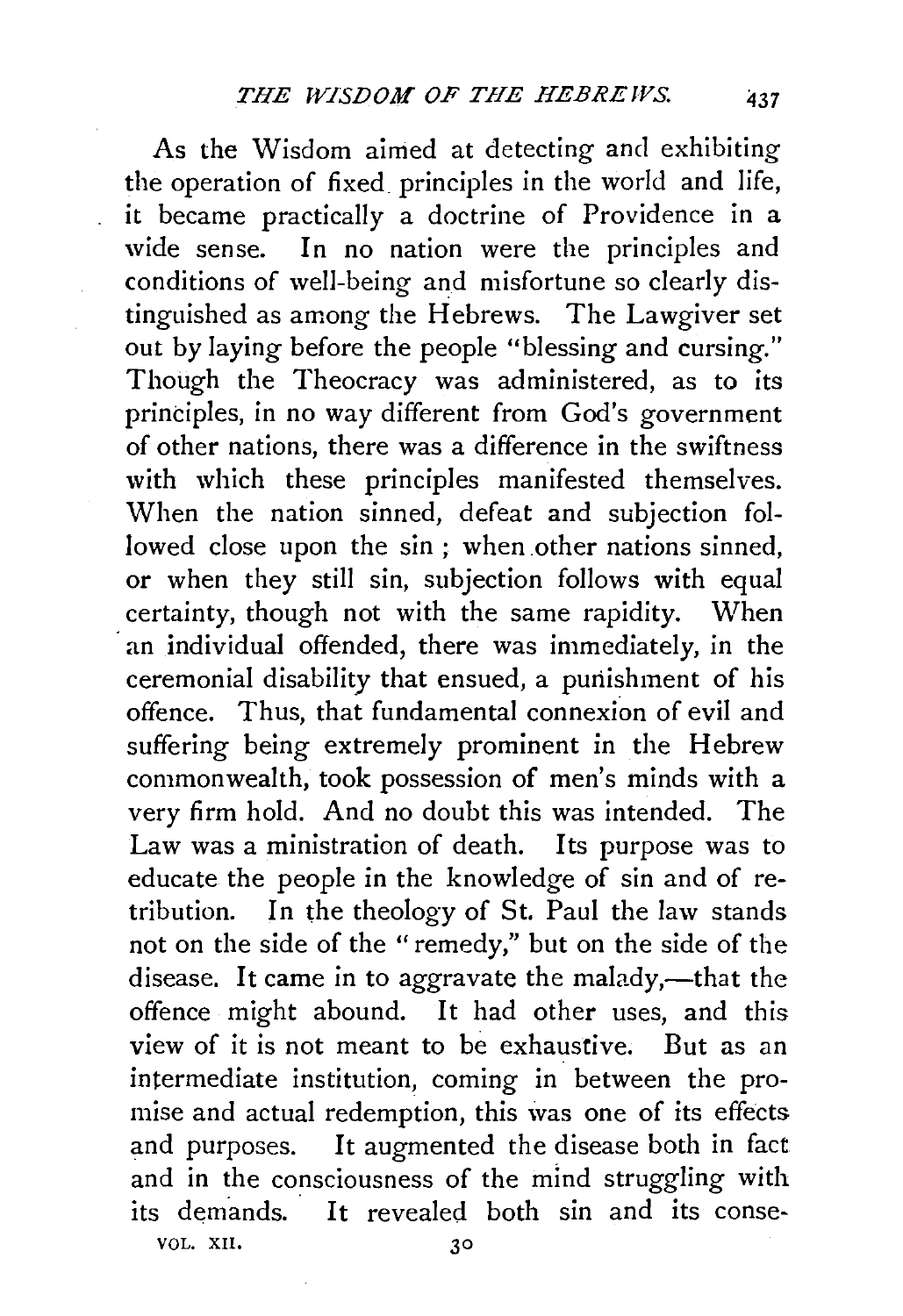quences: " By the law is the knowledge of sin ; when the commandment came, sin revived and I died." And the supernaturalness of God's conduct of the Theocracy under the covenant of Sinai merely or mainly brought out very plainly the principles of all moral government. God governs all states as He governed the Jewish state ; the laws of his natural government do not differ from the laws of his supernatural government ; but in the latter, their operation, being immediate, was very perceptible, while in his natural government, as they operate slowly, they often elude observation.

It was natural in this way, especially for a member of the Hebrew state, to apply the principle of retributive justice very stringently and universally. All evil he knew to be for sin, any evil he concluded must be for some sin. Where there was an evil, there must have been a sin to bring it forth. Evil was not an accident, nor was it a necessary outcome of the nature of things; it was an ever present parasite fastening upon the trunk of the tree of human life and bred by the condition of that tree : " Affliction cometh not forth of the dust, neither doth trouble spring out of the ground, but man is born unto trouble as the sparks fly upward" (Job v. 6). This stringent application of the Law was more natural in a state of society like that existing in the East than it would be with us. There society is 'simple, and its elements are detached from one another. The tribes live apart. They draw their subsistence from the soil in the most direct way. One class does not depend on another ; there is no complex and intricate interweaving of relations as in modern society. Hence the incidence of a calamity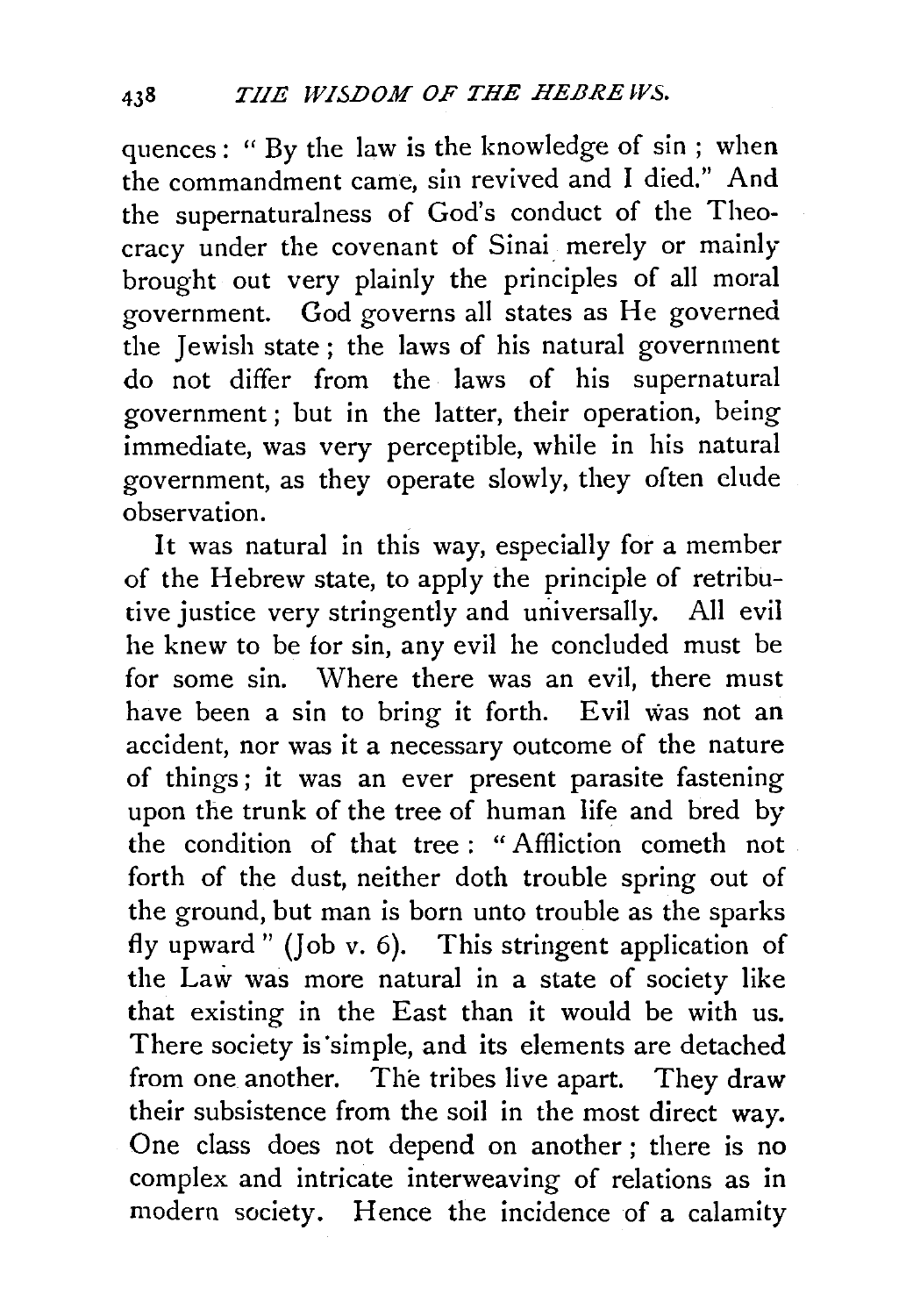was generally direct ; it did not pass through several strata, affecting the lowest most severely, though it might be caused by the highest. The movements of life were all simultaneous, and a calamity was seen to fall generally where it was deserved. In this way, not .in Israel only, but throughout the East, the principle .of retributive righteousness was held very firmly: with the man who doeth well, it is well; with the sinner, it is ill. And all evil is the direct effect of God's anger for sin.

It is probable that this general principle was one common to the Shemitic races before one of them. viz., Israel, became the "people of the Book." Revelation adopted the principle, and sanctioned it at first in its generality ; by and by individuals and the whole people were led into circumstances and passed through struggles that suggested the necessary modifications upon it. The moral ideas of the primitive Shemitic races afford a very attractive subject of investigation. Unfortunately the materials on which a judgment must be formed are very scanty. It is becoming apparent, however, that Israel had much in common with the ·other tribes surrounding her, and that they remained behind at stages of moral condition and opinion which she abandoned for others far in advance. Even in such an approach towards organized society as was made on the settlement in Canaan, this simple faith must have received rude shocks. In the happy days -of the early monarchy, indeed, when the kingdom of -God was everywhere prosperous, and heathen states -on all sides bowed before it, the principle was re- -ceiving splendid illustration. But. in later times, when great heathen monarchies rose in the East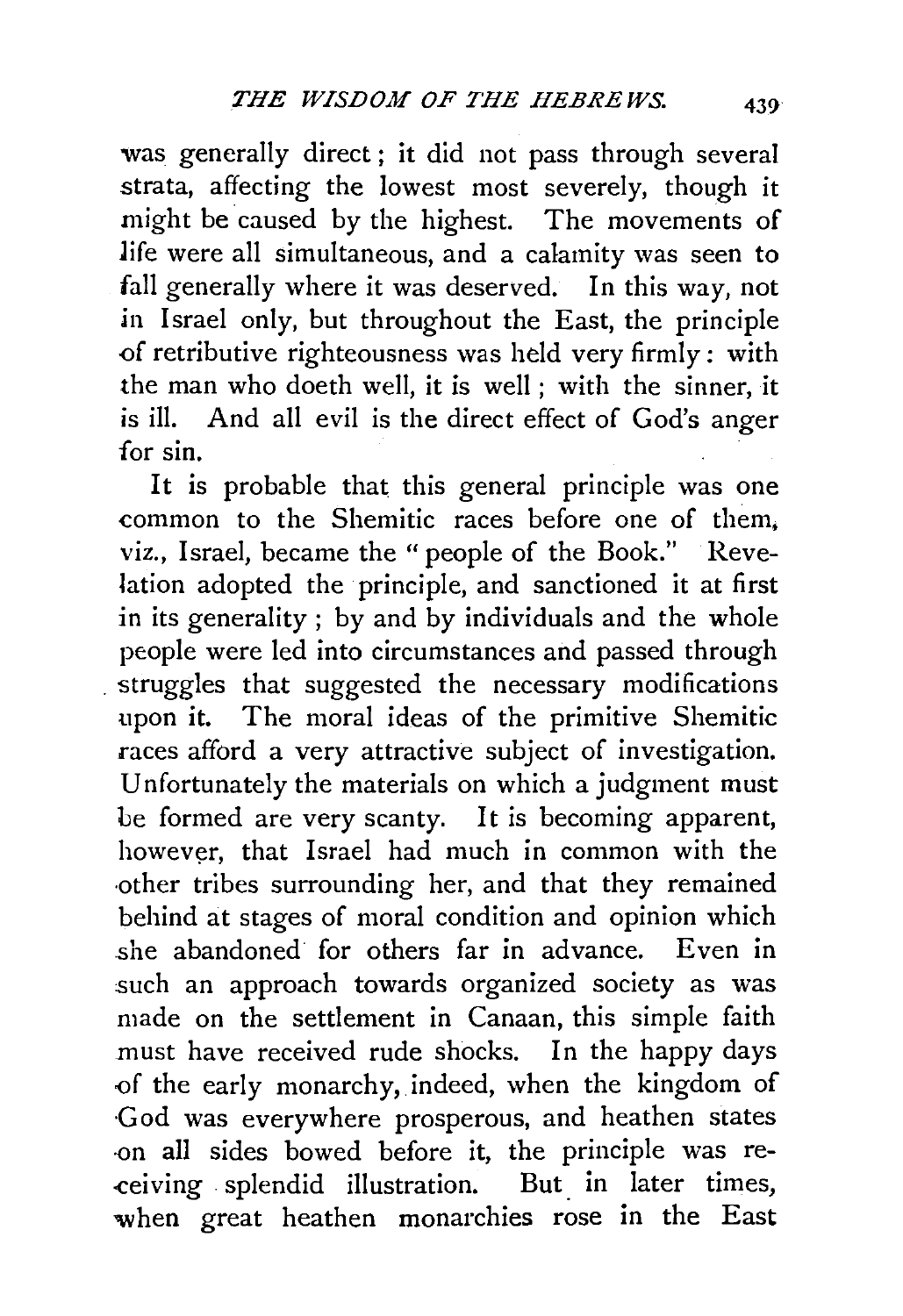and trampled the little state under their heel, the principle could not but come into danger of question. At first the deeper sense of sin might afford an explanation to reflecting minds : these calamities befel them because they had forsaken the Lord their King. But, in the long run, even repentance failed to secure restoration. The kingdom, which was still the kingdom of God, was hopelessly trodden down by the heathen oppressors. The Psalms and Prophets are filled with the complaints and the astonishment of pious men over this anomaly. In the fate that overtook the different classes of the people the failure of the principle was most signally manifested. It was the very cream of the nation that suffered the severest calamities. The lax and ethnicizing party, agreeing with their conquerors, or at least submitting to them. . escaped suffering ; while the true theocratic-hearted men, whether those left at home, such' as Jeremiah, or those carried into exile, like Daniel, were the victims. of extreme hardships and indignity, both at the hands. of their enemies and from their false brethren. It is. probable that many of the Psalms which express complaints of the prosperous wicked, and suggest questionings as to the righteousness of Providence, belong to the era when the state was falling into decline. In the Book of Job, too, which is the Epic of the Wisdom, there are passages which show traces of great sufferings on the part of some classes of the people ; but, as the scene of the poem is laid among the tribes lying east of Palestine, the pictures of social misery may represent the condition of the subjugated races there, although the author being a genuine Hebrew, it is. probable that something more than mere speculative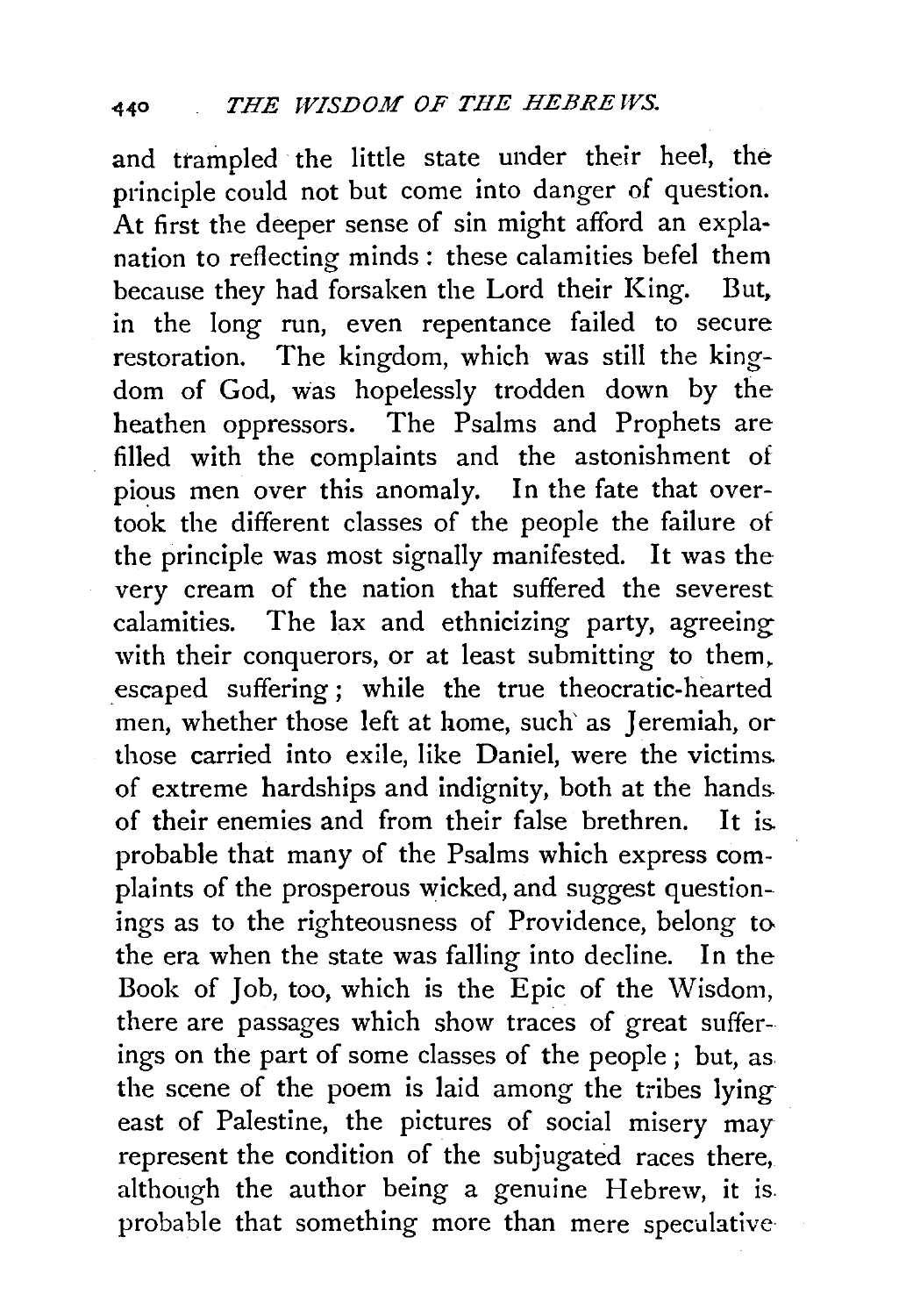interest or a personal experience moved him to his great undertaking, and that his colours are partly borrowed from the national sorrows of his own day.

The principle of retributive justice is the fundamental principle of moral government. The assertion -of it was therefore natural at all times, whether late or early in the history of the people. It is asserted with perfect roundness in the First Psalm, probably a late composition. Doubts regarding the principle would only be expressed when circumstances suggested them with such a force that they could not be repressed. When therefore we find a lengthy composition, like the middle Chapters of the Proverbs, asserting the principle without restriction, we infer that the composition is early and reflects a period of settled prosperity and reign of law. On the other hand, when we observe a great literary work like the Book of Job, formally devoted to the treatment of moral anomalies in Providence, we may conclude that the body of the state was beginning to be covered with sores, and that the composition is considerably later. It is less easy to determine the date of smaller pieces like the Psalms, in which such questions are moved. Some of these pieces are emotional and lyrical rather than didactic, .and might be occasioned by any grave failure of the principle, though operating within a small area. Others, such as Psalm xlix., open with expressing a formal intention of treating the problem, and indicate that the difficulty was one which had begun to press on many minds.

The general principle, that it was well with the righteous and ill with the sinner, was seen to be broken in upon on two sides. The wicked were many times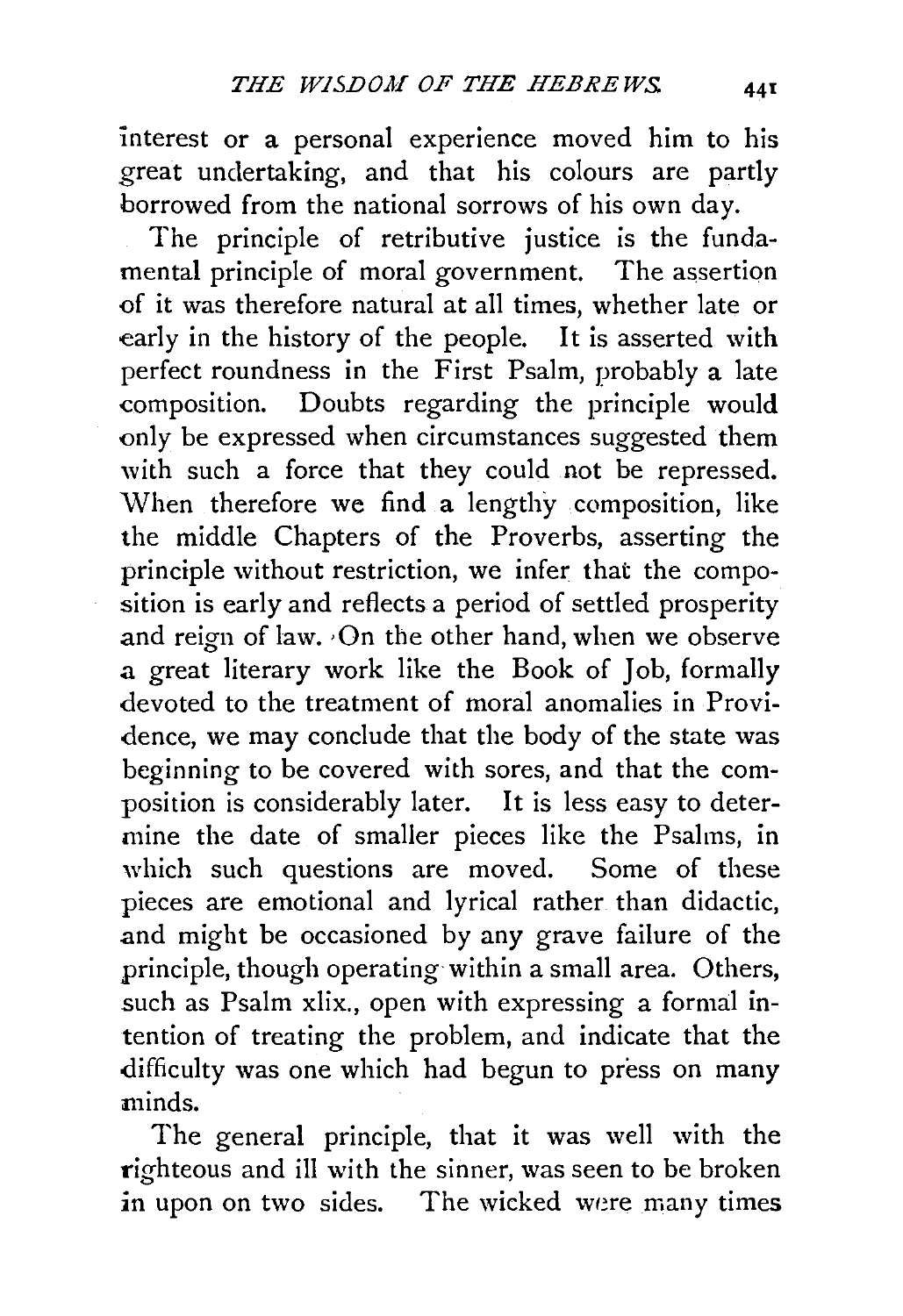observed to be prosperous, and on the other hand the righteous were plagued every day. The first side of the difficulty is treated in such Psalms as xvii., xxxvii... xlix., lxxiii. and others; the second side in the Book of Job.

The simplest resolution of the problem is, perhaps, that seen in Psalm xxxvii. There the condition of the perplexed mind is not very aggravated, and the relief administered is simple. The difficulty was felt; it seems was pretty widely felt. But the difficulty was simply a practical sore : it had not yet so lodged itself in the mind as to become a speculative trouble. Thecondition of society was such that many wicked men were rich and prosperous, and there were righteous. men in distress. This state of things led to envy, to irritation on the part of the just; and the Psalm is. directed towards calming the ruffled feelings of the pious. Relief is administered in the form of an advice oft repeated, backed up by a statement of the method of moral government. The advice is : "Fret not thyself because of evil doers, neither be thou envious. against the workers of iniquity ; cease from anger and be not wrathful; fret not thyself in any wise to do evil." The consideration urged in support of the advice is that the prosperity of the wicked is *brief*: it is an interruption to the general scope of things, speedily overconie by them, and the current flows on. in its accustomed channels-" Fret not thyself because of evil doers, for they shall soon be cut down like the grass." "The wicked plotteth against the just,. but the Lord laugheth at him, for he seeth *that his day is coming.*" And on the other hand: "Trust in the Lord and do good, and thou shalt *inherit* the earth."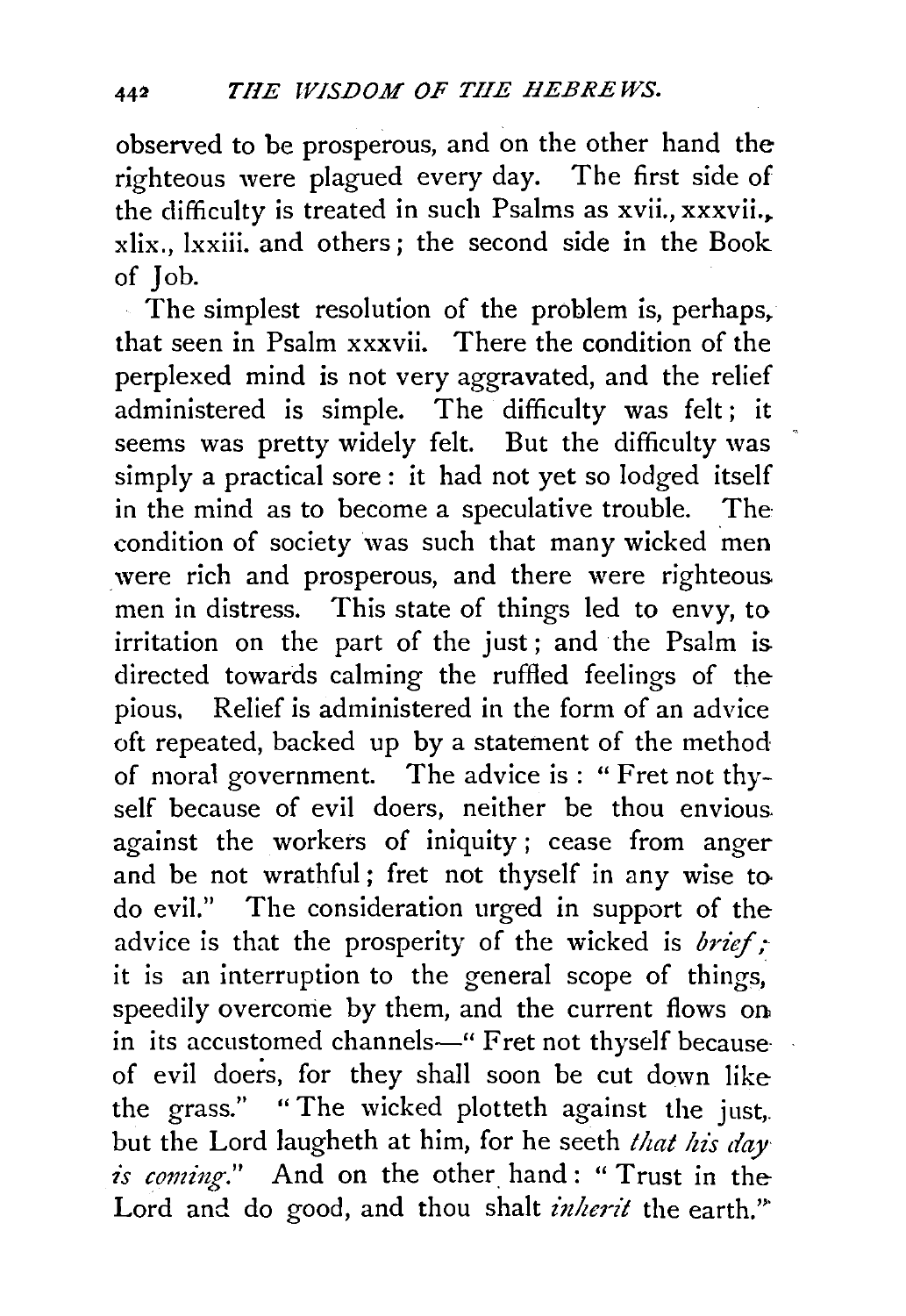The Psalmist satisfies himself and others with affirming the general principle, and by saying that the exception to it is of short duration. It is a practical solution, sufficient when the evil has gone no further than to breed discontent. The difficulty that there is exception at all does not bulk largely in presence of the acknowledged brevity of its duration. There is no stretching out of the hand to grope after any principle, whether in God's general administration or in his particular treatment of the wicked, nor even in that direction in which peace was sometimes founda profounder conception of what true felicity and prosperity was. The Psalmist does indeed refer to the joy that accompanies faith, but this joy is not held up as true felicity in contrast to the happiness of outward prosperity. It is rather touched on incidentally in course of an exhortation to keep the faith even amidst present confusions, because out of these the old moral order will speedily arise—" Delight thyself in the Lord, and he shall give thee the desires of thine heart." " A little that a righteous man hath is better than the riches of many wicked ; for the arms of the wicked shall be broken." All turns upon the speed with which the current, hemmed or turned aside for a moment, sweeps away the obstacles and returns to fill again the old channels.

The doctrine of Psalm xxxvii. is that the triumphing of the wicked is for a moment : "Yet a little while and they shall not be." Dut the righteous shall be fed, shall dwell in the land and inherit the earth. "Bloody and deceitful men shall not live *nut* half their days." Calamity comes upon the wicked man in the midst of his life. The Psalmist does not pursue his fate further,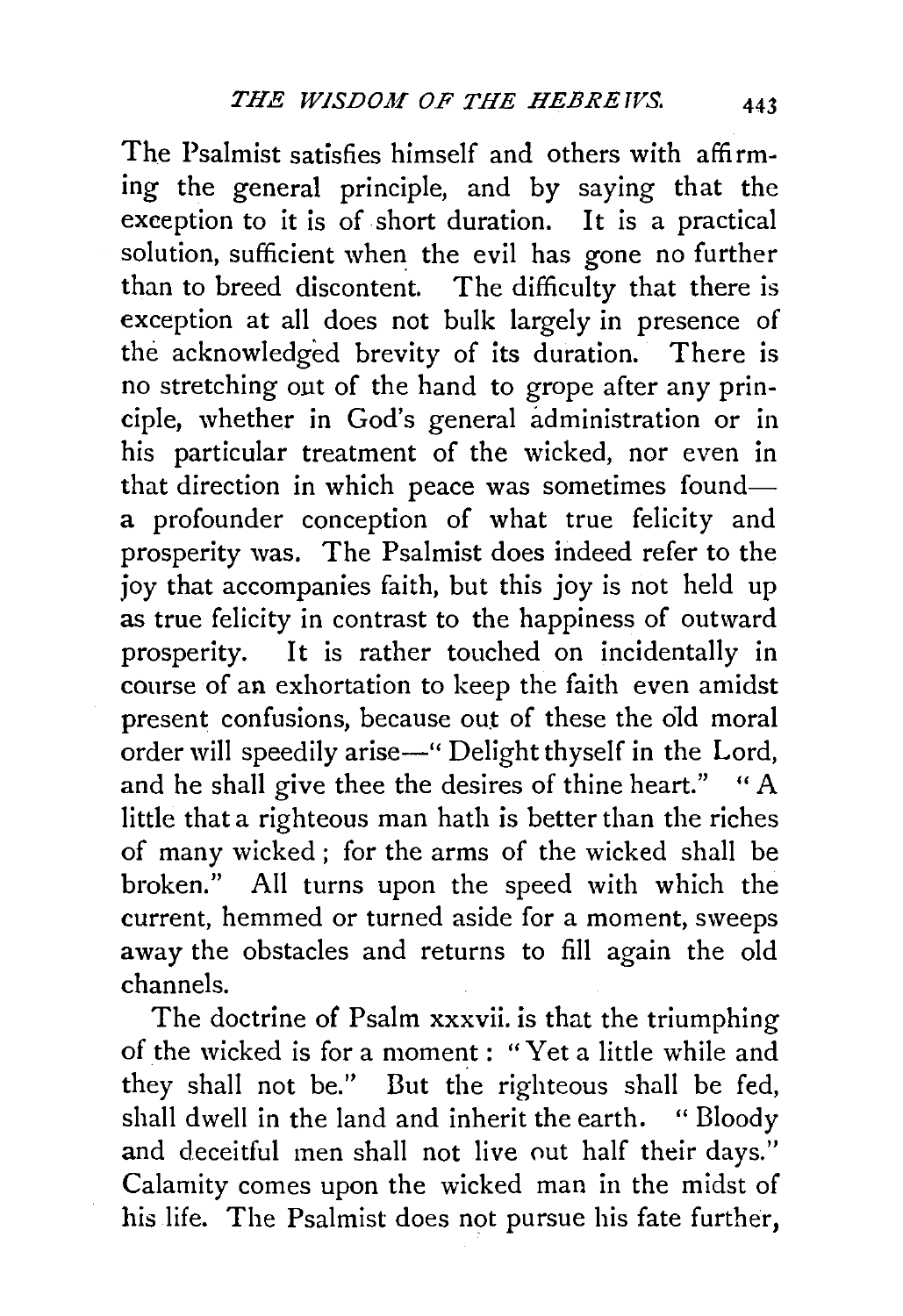nor does he emphasize particularly the manner of his death. Now this solution is of course true in particular cases. It is many times applicable. But it is obviously incapable of being made a general principle to explain and satisfy the mind on all cases. The friends of Job urged it as a universal principle against him. Job has hardly words to express his scorn of the infatuated self-hardening of the dogmatic mind against obvious facts, and his sense of the melancholy contrast which facts presented to traditional theories-" When I remember I am afraid, and trembling taketh hold on my flesh. Wherefore do the wicked live, become old. yea, wax mighty in power?"

Obviously the observation of new facts demanded new explanations and further modifications of the theory. Wicked men might be seen who had grown hoary in their wickedness. Relief from such a spectacle was sought by dwelling on the manner of the wicked man's death. It was said that however long the ungodly might live, he would not depart from this world in peace, his end would be amidst terrible manifestations of the Divine displeasure. This is the position held in Psalm lxxiii. This Psalm forms an advance on xxxvii. in various ways. The Psalmist's mind is in a condition greatly more inflamed. The problem has passed out of the region of mere feeling and become a real speculative difficulty, what the writer calls an *'amal*, a trouble, so great as to threaten to confound the boundary lines of good and evil : " As for me, my feet were almost gone.  $\ldots$ . Behold these are the ungodly who prosper in the world.  $\ldots$  Verily I have cleansed my heart in vain ... for all the day long have I been plagued." The moral equilibrium of the Psalmist had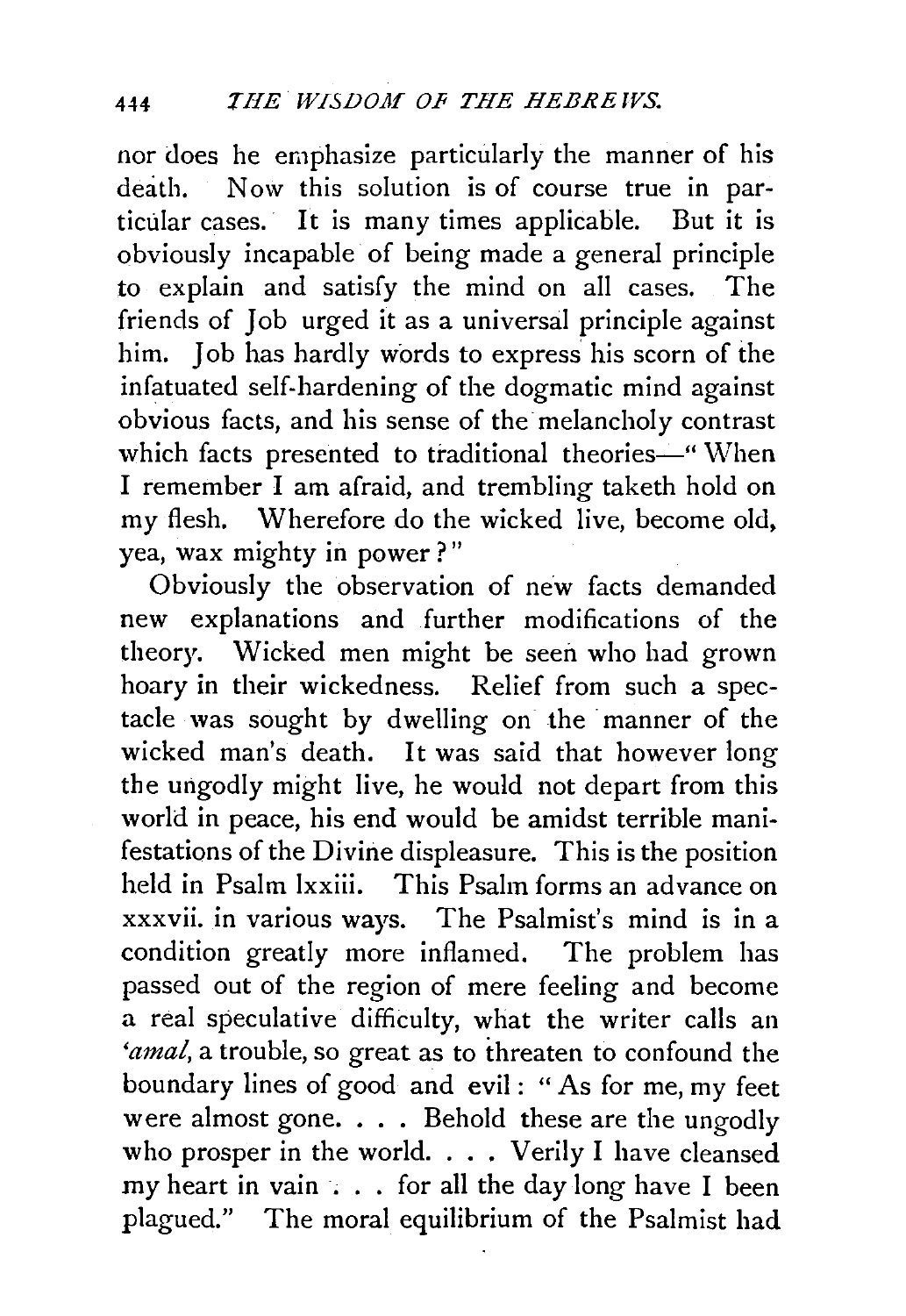been disturbed by the spectacles that life presented, and he rocked to and fro between faith and disbelief. At last his mind returned to steadiness; and, in the Psalm, he surveys the path by which he had reached it. In the "sanctuaries of God" a light was shed upon the end of the wicked, and on his own side the consciousness of God's presence with him without change upheld him: "Surely thou didst set them in slippery places ... how are they brought to destruction as in a moment . . . I am continually with thee. Thou shalt guide me with thy counsel and afterwards take me to glory." The " sanctuaries " or holy places of God do not appear to be material localities ; they are the innermost circles, the furthest back principles of God's holy providence. The Psalmist was enabled to look through the confusions of a life, however long, and behind the brilliancy of a prosperity, however great ; and behold terrors of God's displeasure gathering round the wicked man at last. This is a solution far in advance of that in Psalm xxxvii. It shifts the problem from this life to the edge of the grave. Psalm xxxvii. brought the wicked to destruction in the midtime of his days, and left the godly inheriting the earth. Death, except as an event that cleared the ground of the wicked, did not enter into the question. In Psalm lxxiii. all turns upon death and its accompaniments, in the destiny both of the righteous and the ungodly. We must dismiss from our mind those inveterate ideas of death and the world beyond which are now ingrained into our habits of thinking, partly from heathen and partly from Christian sources, if we would understand the Old Testament mode of viewing such a subject. To the philosophic Greek death was a relief; the soul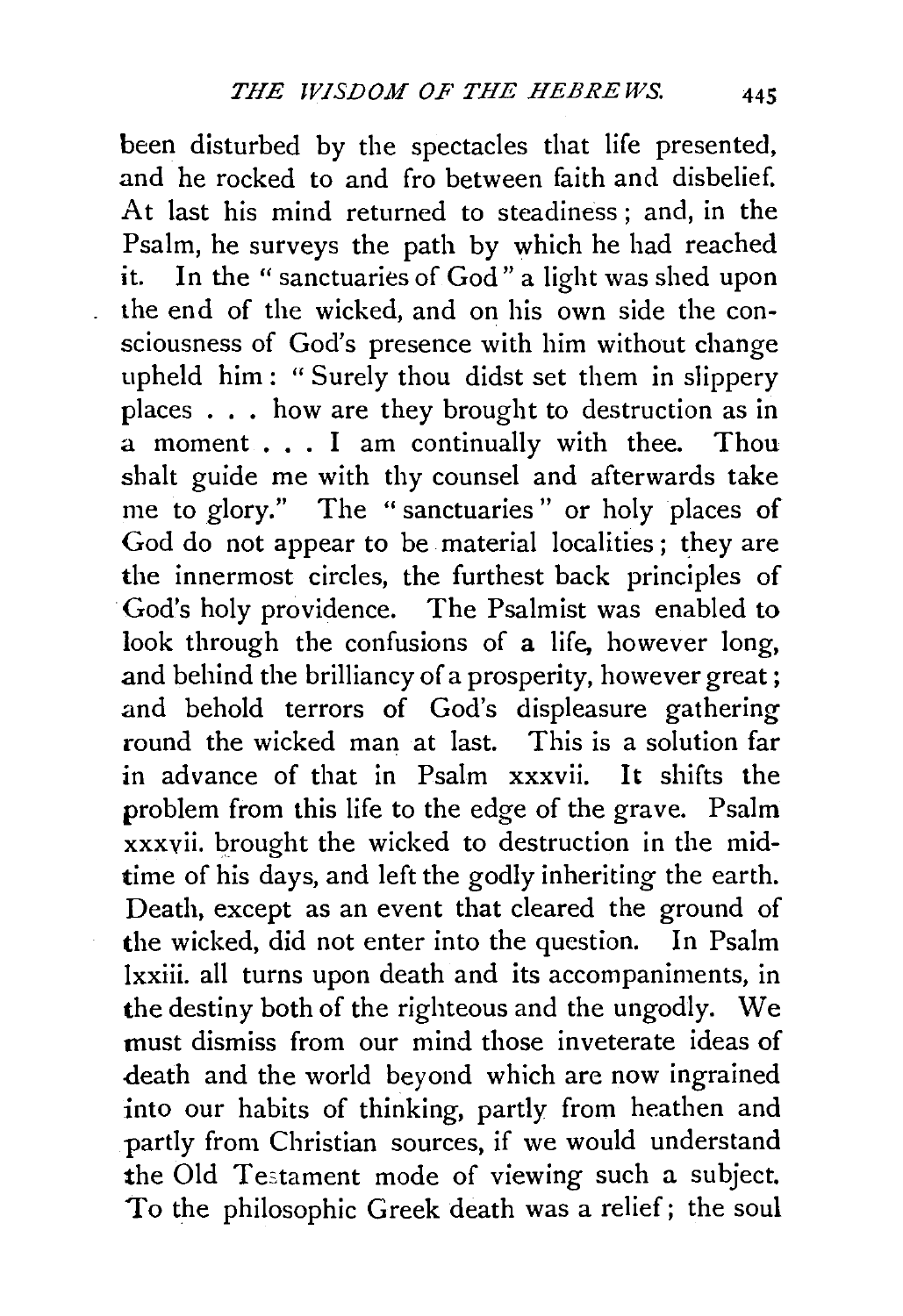escaped from her prison and spread her wings to soar unhindered in the sublimest regions. To the Christian to depart is to be with Christ, which is far better. To the Old Testament saint to die was to remain dead, . not non-existent, but dead. To be dead was to be insensible to the fellowship of the living, whether man or God: "In Sheol who shall give thee thanks?" A change in Sheol was not to be conceived, for Sheol was the realm of changeless silence, where the departed subsisted but did not live. There were not two worlds. one here, and another beyond ; the one a howling wilderness and vale of tears, the other a happy land where bliss immortal reigns. Something like the opposite of this was the conception that prevailed : the bliss and life were here, the gloom and apathy there. The afflicted suppliant in Psalm xxxix. begs for a brief respite, ere he departed, of happiness and light, for these would soon be no more possible : "Spare me that I may recover strength before I go hence and be no more, for I am a stranger with thee and a sojourner as all my fathers were." Life was a brief but happy visit and sojourn with God ; soon it came to an end, and joy died with it. It is true that this is not to be called the *doctrine* of Scripture. Sheol is no creation of revelation. Such views were rather national sentiments, which revelation found and raised its own fabric upon. Sheol was a creation of the religious imagination of the people, based on the sense of sin, and its dark and huge proportions were but projections of a haunted fancy working on the sights and circumstances of natural death. But Revelation waged no war against the fancy. It left Sheol yawning and dark, and gave relief to trembling faith in another way. It brought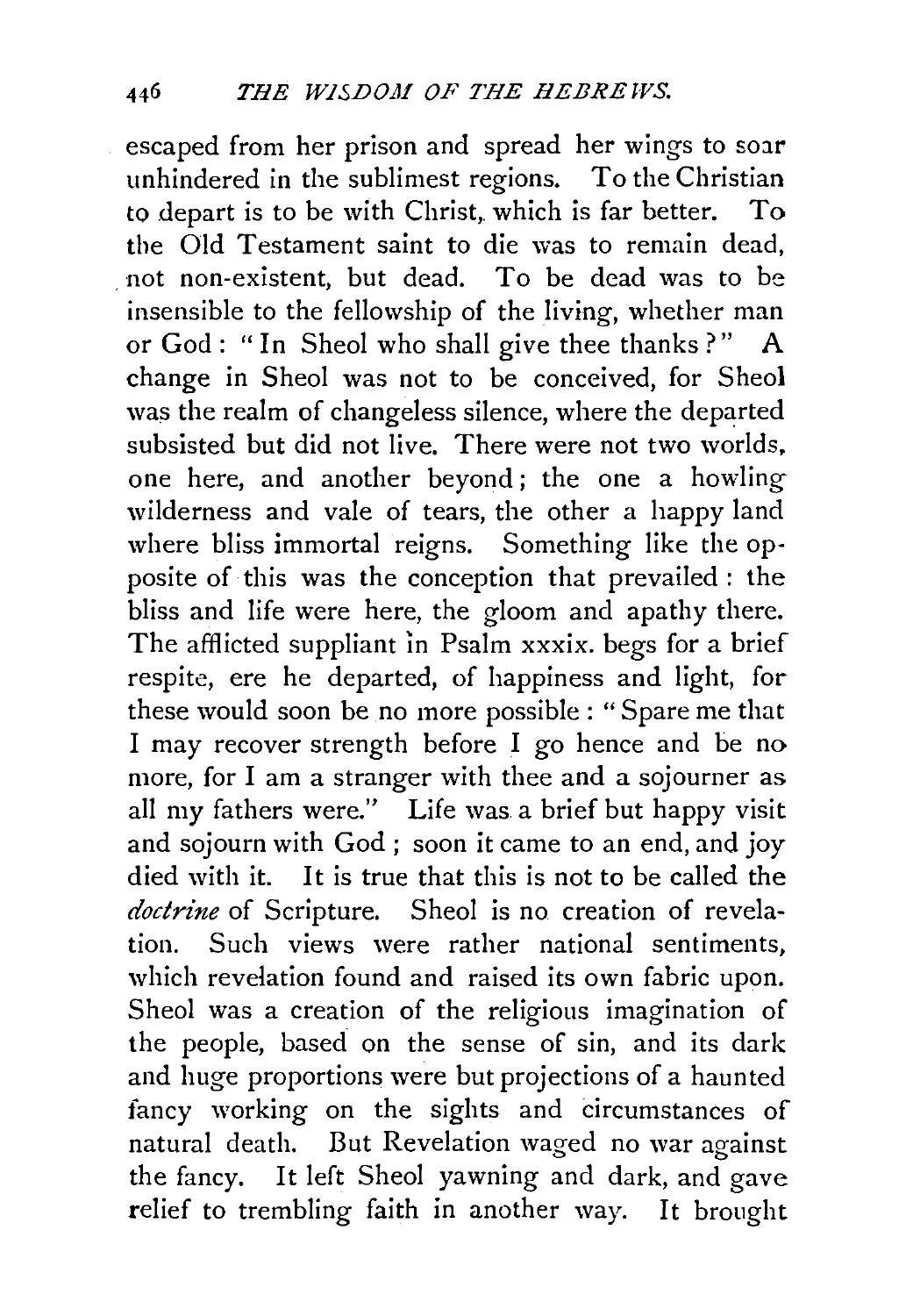both just and wicked to the brink; but the just it transported across the abyss to God. If there were two worlds, the one was not here and the other beyond ; both were here, and what was beyond was but a prolongation of that which existed here, and which could be observed here, if not always in life, at least in the circumstances of death. This world was not one where merely tendencies could be detected, where there was an excess or preponderance in one direction, but so much which was adverse that principles struggled vainly to attain their goal. The tendencies reached results. The crisis or judgment worked itself out. Men's destinies were matured. And in the article of death they manifested themselves. The wicked were brought to destruction as in a moment,—and a veil of darkness is let fall upon their further destiny. The righteous is brought also to the brink of a Sheol where a gracious hand is held out to " take " him, and Sheo1 is overleapt. The fellowship with God is not broken in death, but continued. The phrase "afterward wilt take me to glory " might seem to imply more, that the fellowship was not only prolonged but perfected. This is possible. But the idea that the blessedness of the saint was greater after death than here would be a very remarkable one in the midst of other Old Testament ideas. If the translation *to* glory be adopted, the term •• glory" probably refers to God Himself, and not to any new condition of the saint. The words might be rendered, *in* glory, or even, "after glory thou wilt take me," in which case the reference would be to the manner of the death or life of the just, in opposition to that of the wicked. And this would make the antithesis in the Psalm more exact.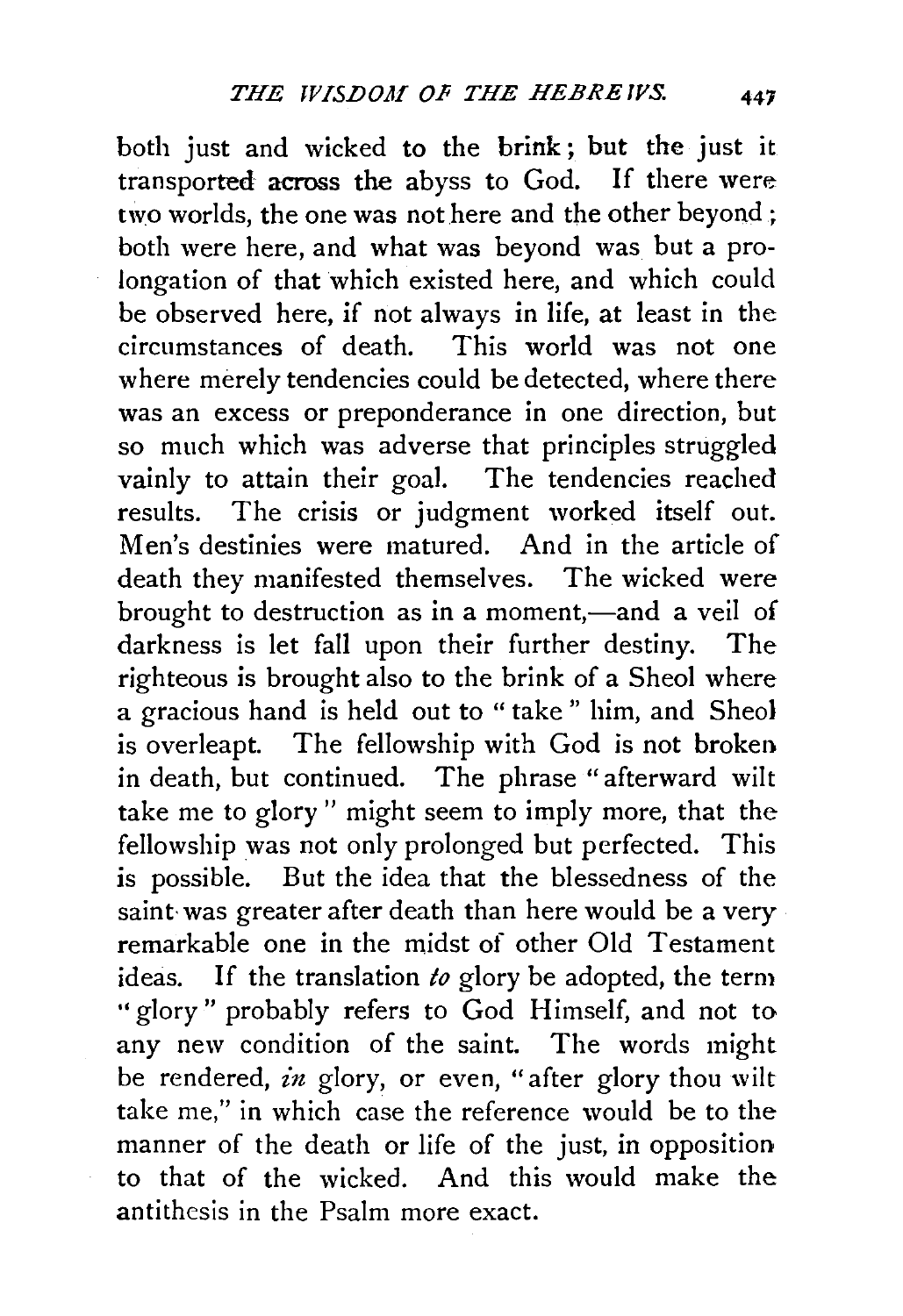The solution in Psalm lxxiii. is almost complete, and embraces all the elements. No doubt it has no explanation to offer of the fact that the ungodly may enjoy a lifetime's prosperity. But in the deeper analysis of life which the Psalmist is enabled to effect a great step toward this is made. And he is enabled, in the interests of the righteous at least, to dispose of death. Death is always· in the Old Testament a secondary thing ; it is an obstacle, a mystery, a cloud that hangs on the horizon and darkens the outflow of principles. The light of faith pierces and dissolves it, and the stream of life with God on this side flows on visible and unchecked beyond. The solution in Psalm xlix. is identical, although the lines drawn in lxxiii. are laid down there in deeper colours. Psalm lxxiii. pursues mainly the destiny of the just; Psalm xlix. hangs with an awful interest over the fate of the ungodly. But there is no real advance: "God will redeem my soul out of the hand of Sheol, for he will take me." But of the wicked it is said: " Like sheep they are set in Sheol ; Death- shepherds them." The life of the righteous with God is prolonged; and Sheol is overleapt. The wicked sink into Sheol ; they remain dead ; but death, though not life, is still subsistence.

There is one point in the solution of Psalm lxxiii. which left room for further complications. The ungodly are represented as being delivered over to death amidst terrible external manifestations of God's anger; even on this side their destiny was declared. This was a solution no doubt true in many cases. It was a solution, too, in advance of former ones, and it became regarded as a finality. The traditional mind found rest in it, and shut its eyes. It was very hard in Old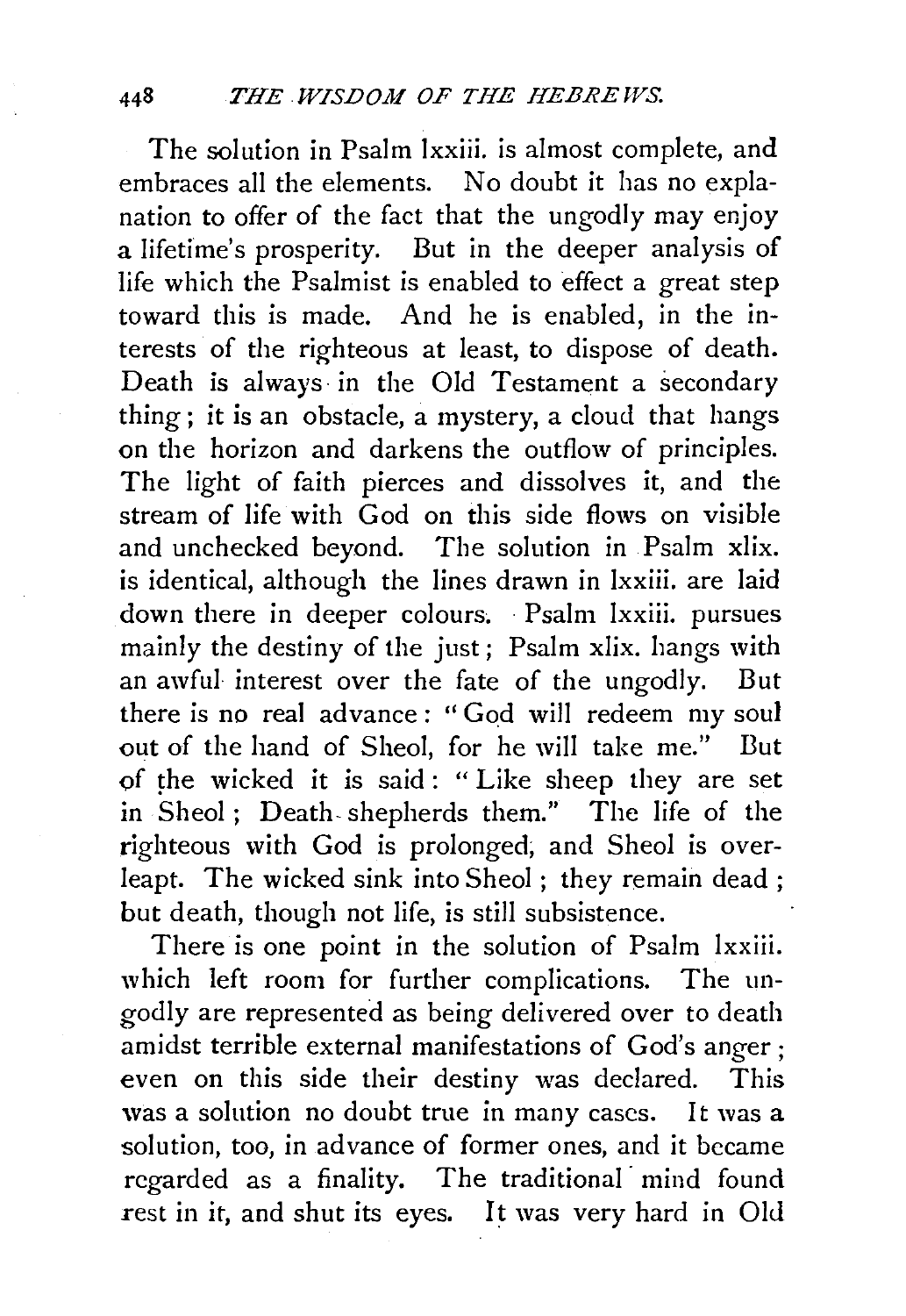Testament times to detach the spiritual relation to God from its material illustration, to hold fast to a spiritual truth which found no verification in the visible events of life. It was the very axiom of the Wisdom that principles and phenomena were in correspondence. And in laying down this axiom it was but expressing the grand principle of the Old Dispensation. In that Dispensation the general law was that all truths were *embodied;* they had also a material expression. But one of the tasks of the old economy was to drill holes in itself, to begin making breaches along the whole circumference of the material wall that bounded it -by the Law to die to the Law. And none were busier agents in these operations than the Wise. A psalm here and there, the complaint of a prophet like Habakkuk, are all the evidence that remains to us of processes of mind that must have been going on extensively among reflecting men. The author of the Book of Job uncovers fires that had been smoulderinglong in many hearts, and rakes them together, heaping on piles of fuel of his own upon the mass. The con- · dition of Job differs from that of the Psalmists. Their problem was the prosperity of the wicked ; or, if it was their own affliction, they either knew the cause of it, or it had not gone so far as to interrupt their fellowship with Heaven. Job's problem was the affliction of the just, an affliction unexplained by anything in his life ; and as he saw in it proof of the anger of God, and believed, as his malady was mortal, that this anger would pursue him to the grave, this threw the solution of his problem out of this world altogether and into- 'the realm beyond. It was *there* that he knew he would see God. But here he came into collision with the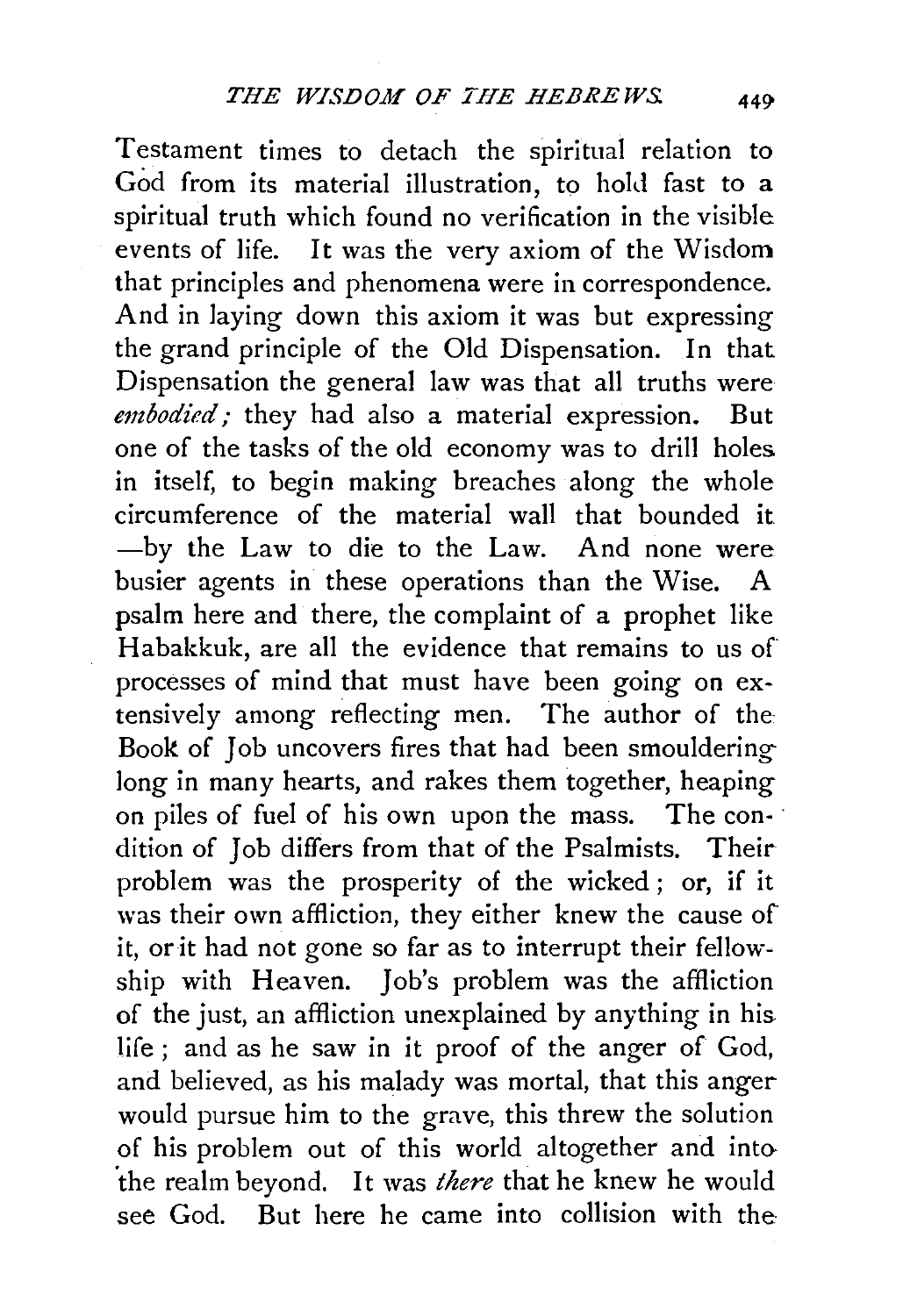principle of Psalm Ixxiii., in which his immortal friends sought refuge against him. Step by step Job's mind reached to some apprehension of the meaning of his history. At least he threw to the winds one after another traditional solutions of it which satisfied his friends, and which, if the case had not been his own, would probably have satisfied him. Stripped and naked, tortured by disease, with not a shred of material verification to hang by, God even repudiating, as it seemed, his friendship, he planted his foot upon his own consciousness of fellowship with God, and stood unmoved; for he *knew* that his fellowship with God was also, in spite of all evidence to the contrary, God's fellowship with him. And when his friends pointed to his frame dissolving amidst the awful tokens of God's .anger (which he admitted), and said it was ever so with the wicked, he called it false-false on both its sides ; false that he, though so plagued, was wicked, .and false that the wicked were at all times so plagued. The death of the wicked could be seen many times to be peaceful, and his memory cherished among men : " They spend their days in wealth, and in a moment  $(i.e., in peace)$  go down to the grave.... He is borne away to the grave, and men keep watch over his tomb. The clods of the valley are sweet unto him, and all men draw after him, as there were innumerable before him. How then comfort ye me in vain, seeing in your answers there remaineth falsehood." One after another Job chased his adversaries out of the ancient strongholds. His results, however, as given in the body of the Book, are wholly negative. He destroys, in every one of its forms, the absoluteness of the prin- -ciple of retributive justice. But the general principle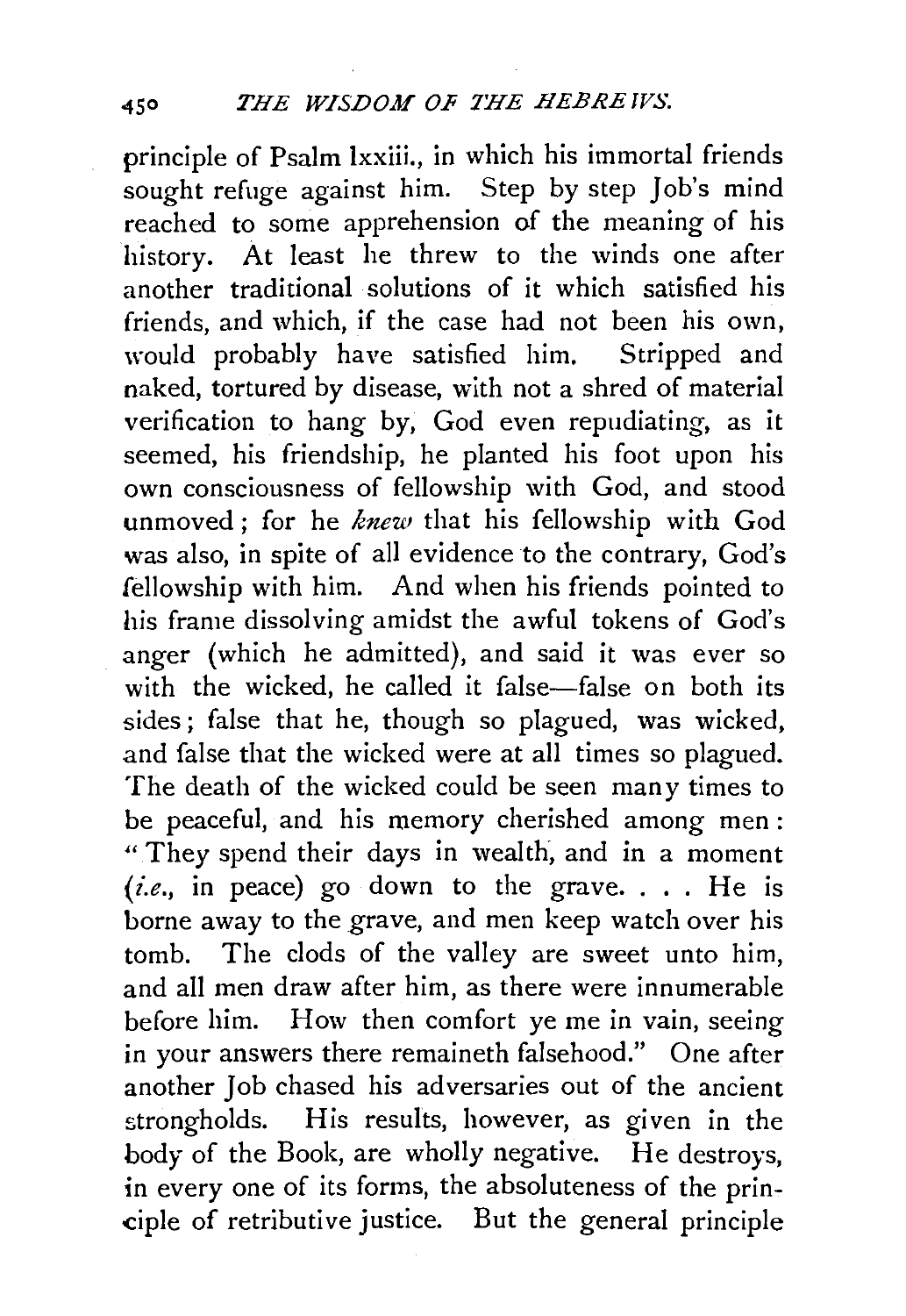itself is still conserved in the Epilogue, and the positive contribution to the question is given in the Prologue. The principle is re-affirmed in Job's renewed prosperity, as it could not but be if the equilibrium of doubts and certainties was to be preserved, and the centre of gravity of human life not shifted from faith to scepticism ; and an advance on the former doctrine, equal almost to a revolution, is made in the revelations of the heavenly Cabinet, where suffering is seen to be abstracted from the merits of the sufferer altogether, and raised to the place of a general force in the constitution of the universe, wielded by God for general ends like other forces, and affecting individuals not in their own cause, but in the interests of the whole.

In Proverbs x. and following Chapters Wisdom unveils her face to men without any thought of herself. The Wise Man, in whom her spirit had taken up its abode, pours it out with no formal thought of what he is doing. In the happy early times of the commonwealth, when peace and good order prevailed, and the moral life of the people was yet rigid and severe, Wisdom was silently giving effect to herself in all her principles, and every effort of her power was reflected in the heart of the Wise, and his lips expressed it, all consciousness of what he was doing being repressed in the fascination of his task. But in later days, when, amidst repeated revolutions, external authority was relaxed and social morality debauched, when brigand Murder stalked through the land or lurked in the thickets, and Adultery in the shape of the strange woman, with lubricity in her looks, and the harlot's attire upon her back, flitted about the streets, decoying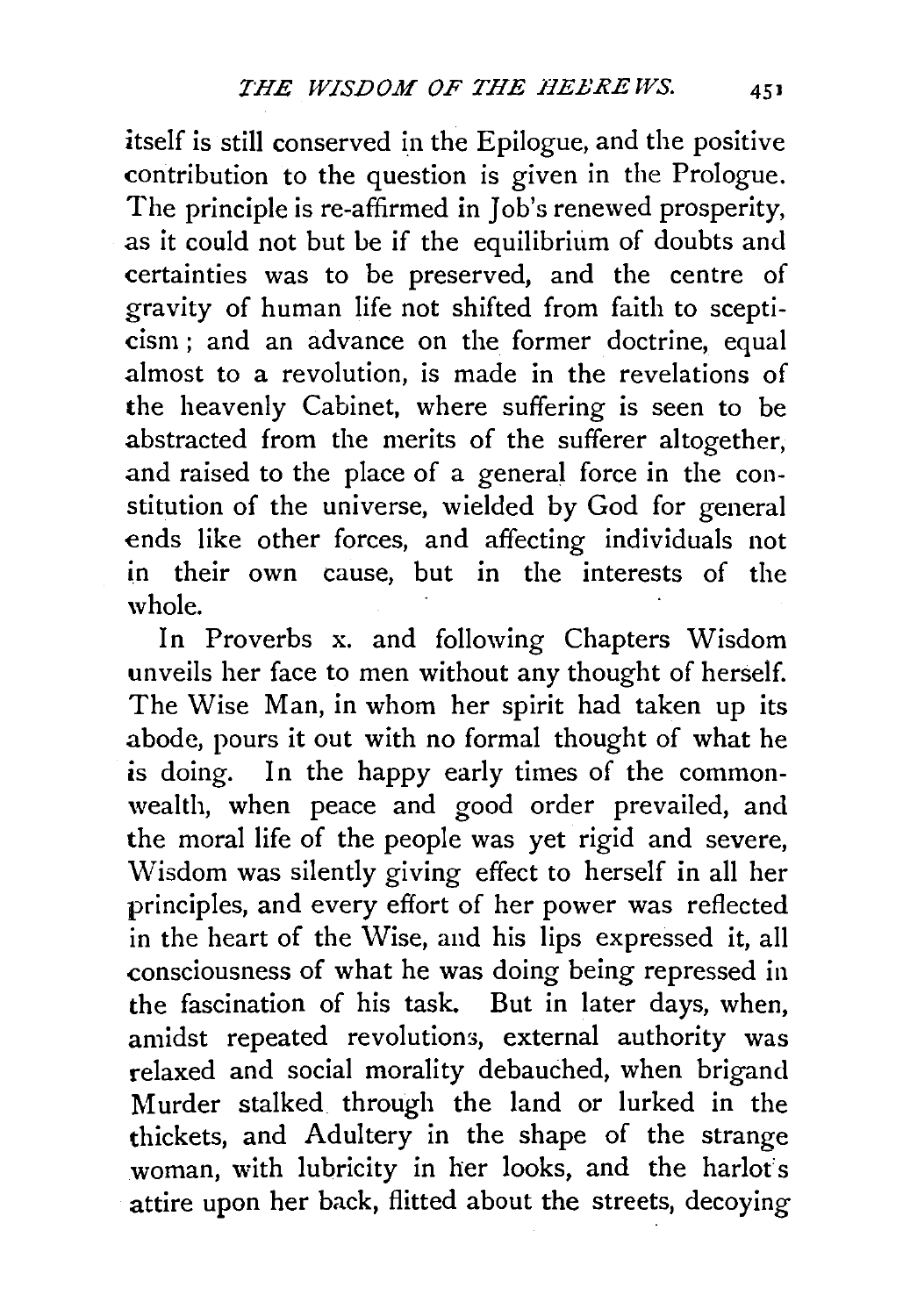the youth to her haunts, these hideous shapes, impersonations of Folly, threw up by contrast before the Wise Man's eye another figure, chaste and beautiful, with the serenity of order on her face, and truth and religion in her eyes, the figure of Wisdom. The traits of this exquisite picture are borrowed from a hundred sources, from the political conditions of the time, from the usages of the religious teachers of the day, from all the ways of public life in the city, and the manners of the men and women of the age, good and bad ; yet not from these as superficial phenomena, playing before men's eyes like unsubstantial shadows that come and go, but all of them in their true meaning fragments and expressions of a hidden whole, the moral framework of the human economy, image of the mind of God, whose Agent and Fellow it is. This is the Wisdom of Chapters i.-ix., an abstract idealism of surprising depth and beauty.

These nine Chapters are all from one hand, though possibly, as some think, they may contain in some parts later amplifications, and the figure of Wisdom is the same throughout. The eighth Chapter, however, gathers all the scattered traits together ; and an outline of this Chapter, with a few additional remarks, is all that need be offered here.

First, in Verses  $I=3$ , Wisdom is introduced as a public teacher, and the places are described where she takes her stand and speaks :

> Doth not Wisdom cry, And Understanding put forth her voice ? She standeth in the top of high places, by the way, In the meeting-places of the paths ; Beside the gates, at the entry of the city, At the coming in at the doors, she crieth.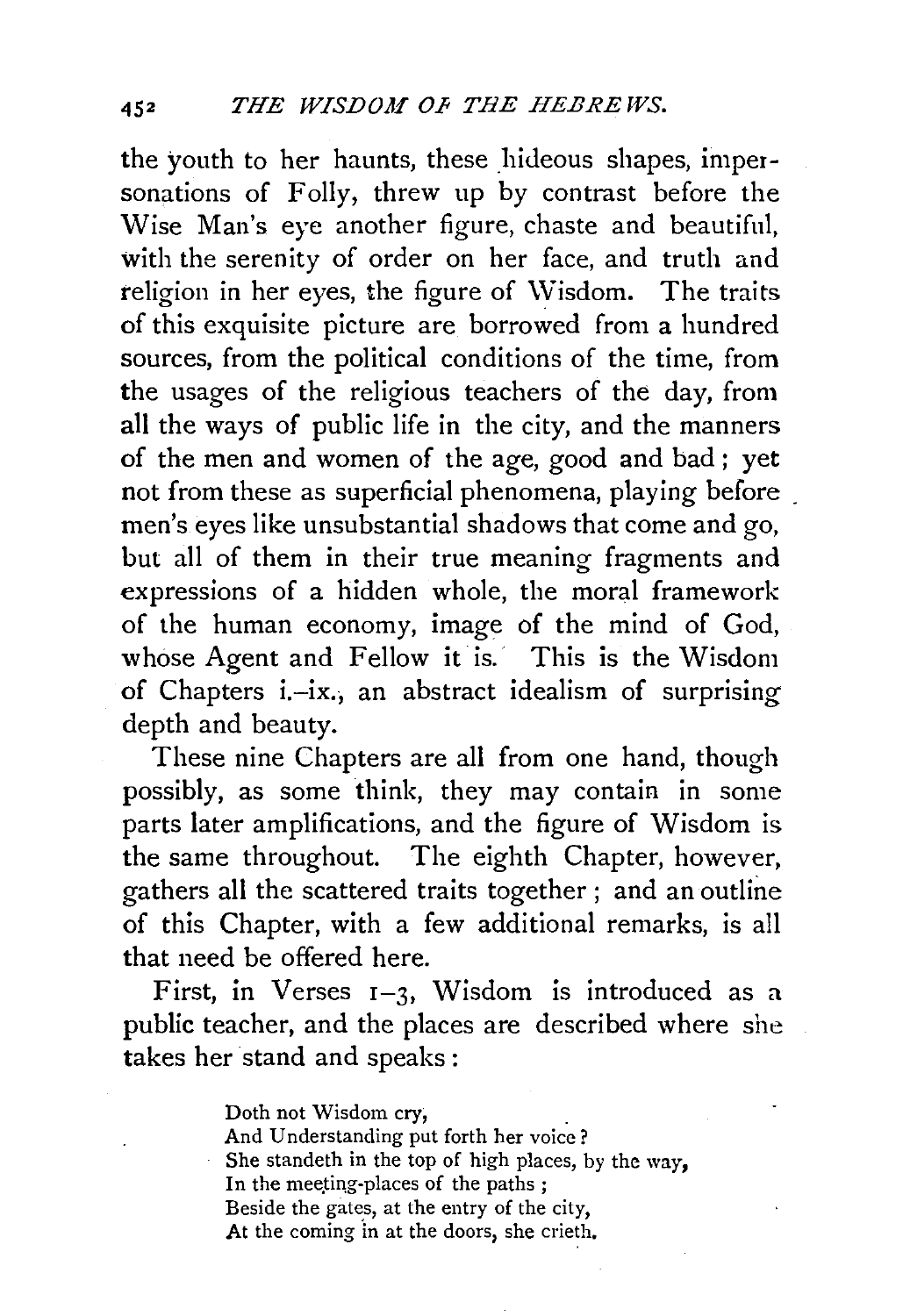The high places on the top of which Wisdom takes her stand are supposed to be the heights about the Temple, from which the crowds of worshippers could be addressed as they passed-a favourite position of the prophets in their public office. The crossways or meeting-places of the streets were naturally the throngest parts of the city; and the gates, where justice was dispensed and the public life and thought of men expressed themselves, were ever crowded with masses of people passing out and in at their narrow openings. There, where the people most did congregate, Wisdom takes her place and appeals to men.

Second, Verses  $4-II$ , Wisdom herself speaks; she names those whom she desires to hear her, men in general, and particularly the unformed minds among them, and descants upon the rectitude and preciousness . of that which she brings before them.

> Unto you, 0 men, I call, And my voice is to the sons of men. 0 ye simple, understand wisdom, And ye fools be of an understanding heart. Hear, for I will speak of excellent things, And the opening of my mouth shall be right things. For my mouth shall speak truth, And wickedness is an abomination to my lips. Receive my instruction and not silver, And knowledge rather than choice gold ; For wisdom is better than rubies, And all the things that may be desired are not to be compared unto her.

What Wisdom offers to men is Wisdom herself, true and precious. And this being the case, she passes on to a delineation of herself, the forms in which she appears, the good she procures; and ends with a history of her origin and her work from the beginning. VOL. XII. 31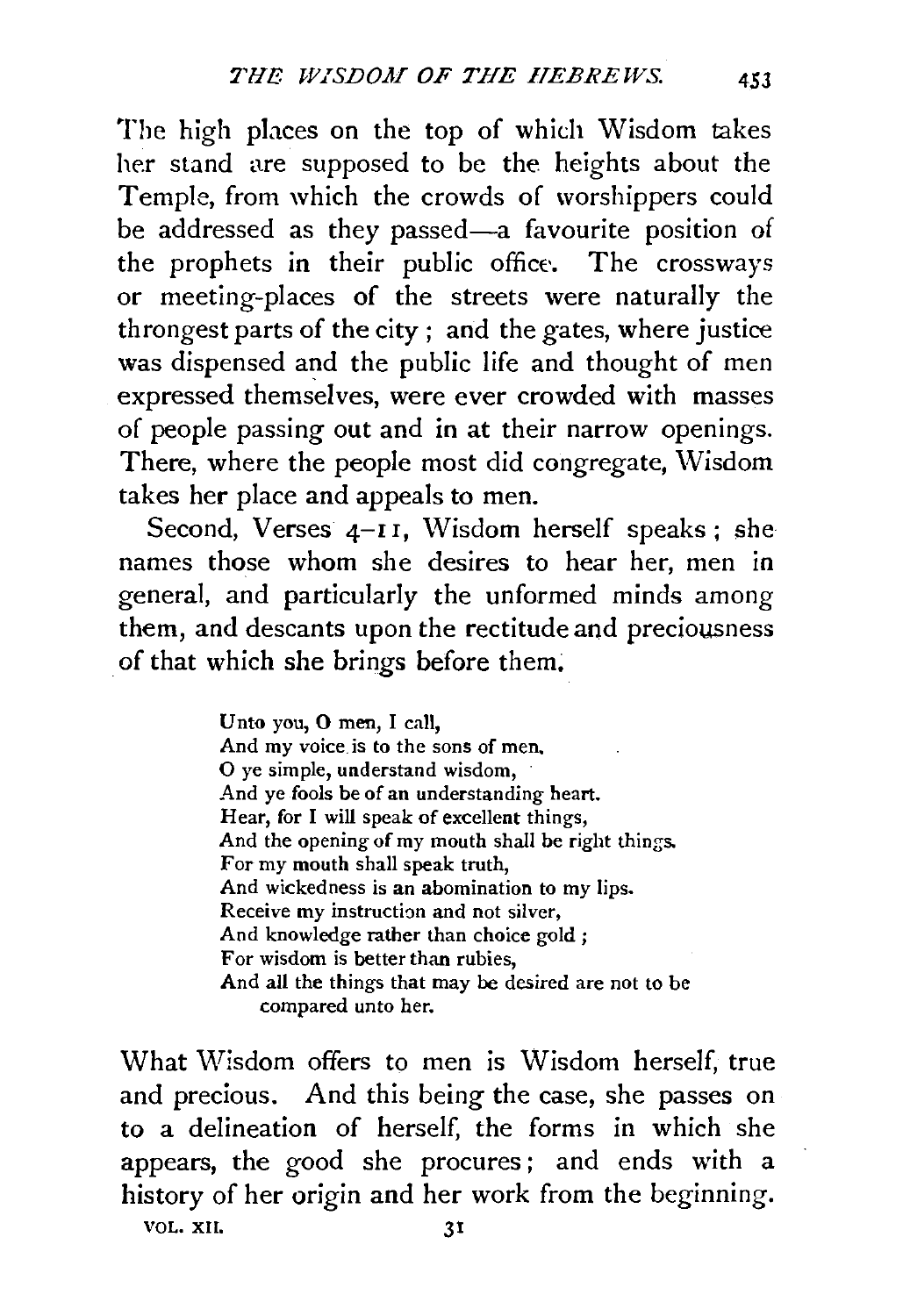I Wisdom indwell in prudence, And find out knowledge of witty inventions. Counsel is mine and sound wisdom, I am understanding. I have power. In me kings rule, And princes decree justice. In me princes are princes, And nobles all the judges of the earth.

It is not said that Wisdom gives prudence, that she supplies counsel and power, that the king who has her rules well, but something much more than that. She indwells in prudence or subtilty of the loftier kind; it is a form in which she expresses herself. She is the soul of which it is the body. She *is* understanding, kingship, judgment. The forms of intelligence express her. That society *is* organized, that intelligence and rule are exercised, that there are offices and officers dispensing right—these things are embodiments of het. Like a subtle element underlying all, Wisdom determines to a point in intelligence and mind ; she polarizes herself in kingship and social order ; she scintillates off in understanding and counsel and administration. She is the substratum of intelligence, and, of course, also of godliness ; for the fear of the Lord is the beginning of \Visdom, and all that is opposed to piety is the negation of her: " Pride and arrogancy, and the evil way, and the froward mouth, do I hate" (Verse 13).

Then, having said that she was not prudish or hard to win, as might be feared of one so beautiful, but ready to give herself to him who would embrace her-" I love them that love me"—and having spoken of the splendid dowry that she brings with her : " Riches and honour are with me, yea, durable riches and righteousness;" her own image seems to fill her mind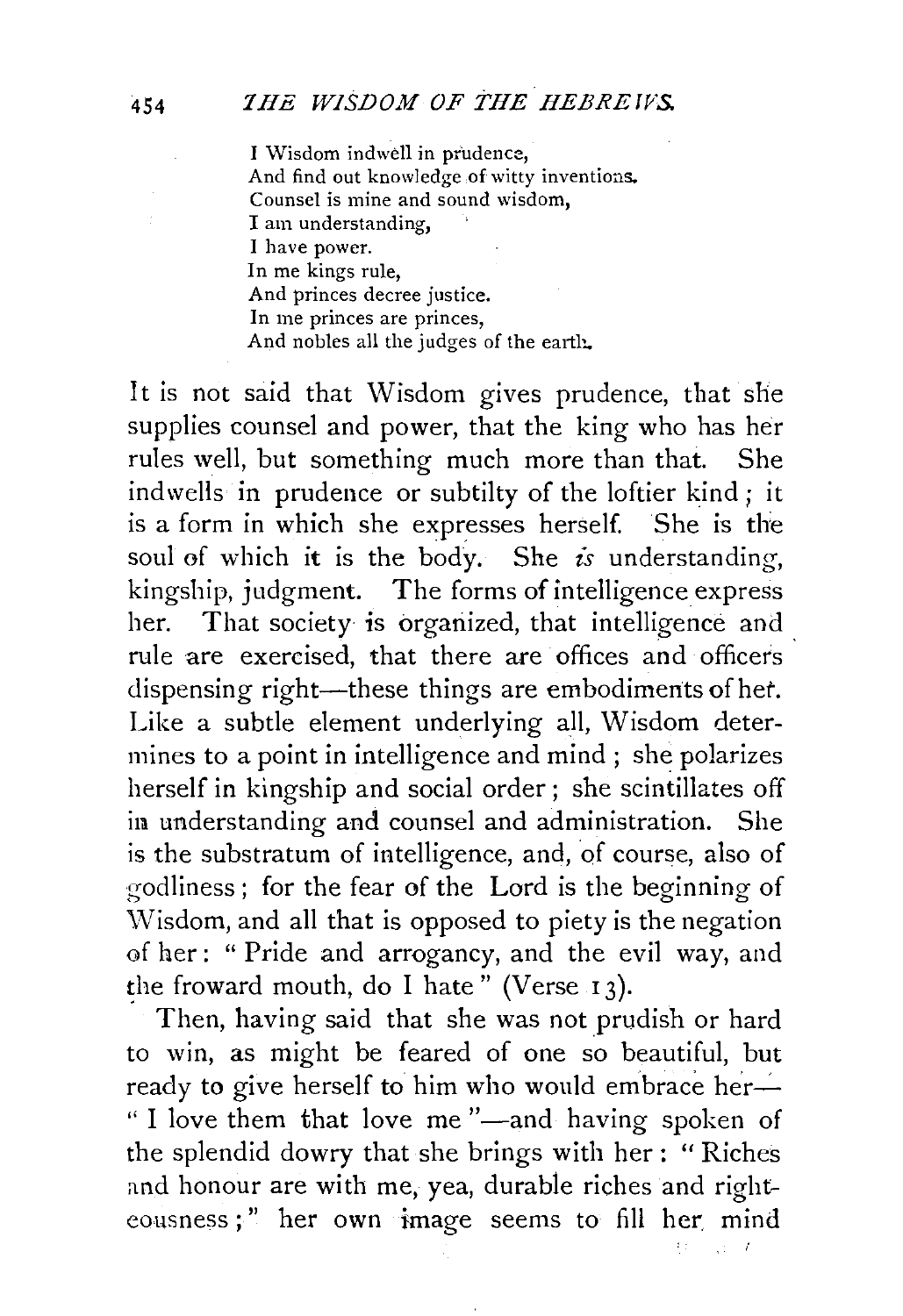wholly; she forgets the crowds around her, and, in a reverie, soliloquizes on her past, when she was alone with God, the first of his works, or ever the earth was; and when she was his workman in creation, all of which was but herself taking shape in the magical play of her power (Verses  $22-31$ ); till at last, opening her eyes, she again addresses the astonished throng : " Now therefore hearken unto me, 0 ye children, for blessed are they that keep my ways" (Verse  $32$ ).

> The Lord possessed me as the beginning of his way, The first of his works long agone. I was set up from of old, from the beginning, Or ever the earth was. When there were no deeps I was brought forth, When there were no fountains laden with water. Before the mountains were sunk, Before the hills was I brought forth: While as yet he had not made the earth, nor the fields, Nor the highest part of the dust of the world.

> \Vhen he set up the heavens I was there, When he drew a circle upon the face of the deep. \Vhen he made firm the skies above, As the fountains of the (upper) deep gushed wildly forth. When he gave to the sea his decree, That the waters should not pass his commandment, When he marked out the foundations of the earth. Then was I with him as his workman, And day by day was I (full of) delights, Playing before him at all times; Playing in his habitable earth, And my delights were with the sons of men.

The first half of this passage, Verses 22-26, states that Wisdom was with God from the beginning; she was brought forth before the hills, or ever the earth was. God possessed her, or gave her being, as the beginning of his way, *£.e.,* of his activity. The first movement of the Godhead outward was the giving subsistence to the Wisdom. The second half stales that Wisdom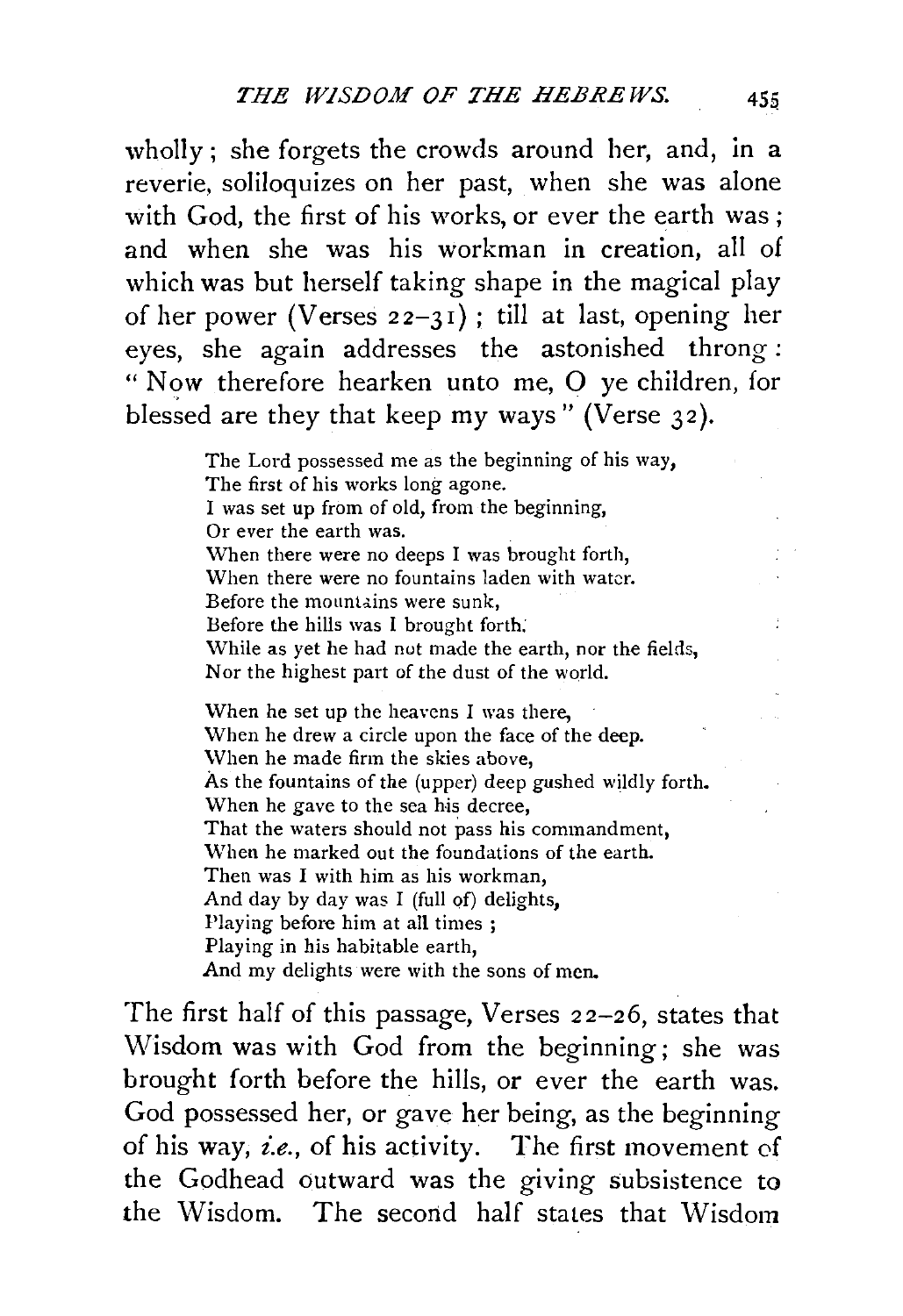was present at creation, and that not as a spectator but as a workman, that the work was an intoxicating joy, that the self-realization of Wisdom in all the forms of creation was with the ease and conscious power of one playing before Jehovah; and that in his habitable earth and among the sons of men the play was most brilliant and the delight keenest.

The details of this most singular passage may be summed up in one or two final remarks.

I. Wisdom appears as a public teacher. This picture of Wisdom, as occupying all the prominent places by the ways, as taking her place in the crowded thoroughfares and at the thronging gates, and making her appeal to men, forcing herself on their attention, as she brings her own ·beautiful form before their eyes and greets them with her musical words and offers herself to them to be loved, is very charming. The picture could have been drawn only by combining many materials together, such as the public teaching of the prophets, the more private conversational instruction of the Wise, the judicial procedure of the public law at the gates, and the many lessons of social order and well-being which the thronging thoroughfares presented. These are the things that swell the voice of Wisdom; and the halo of beauty that surrounds her person, the serenity and the purity, the truth and goodwill to men, are in contrast to the disorder and the vice and the wretchedness that follow them, from which she would hold men back. She is the personification of everything that had a voice to speak to men, and impress upon them the principles of Divine order in the world. Her voice gathers into itself the many voices continually sounding in men's ears, the voice of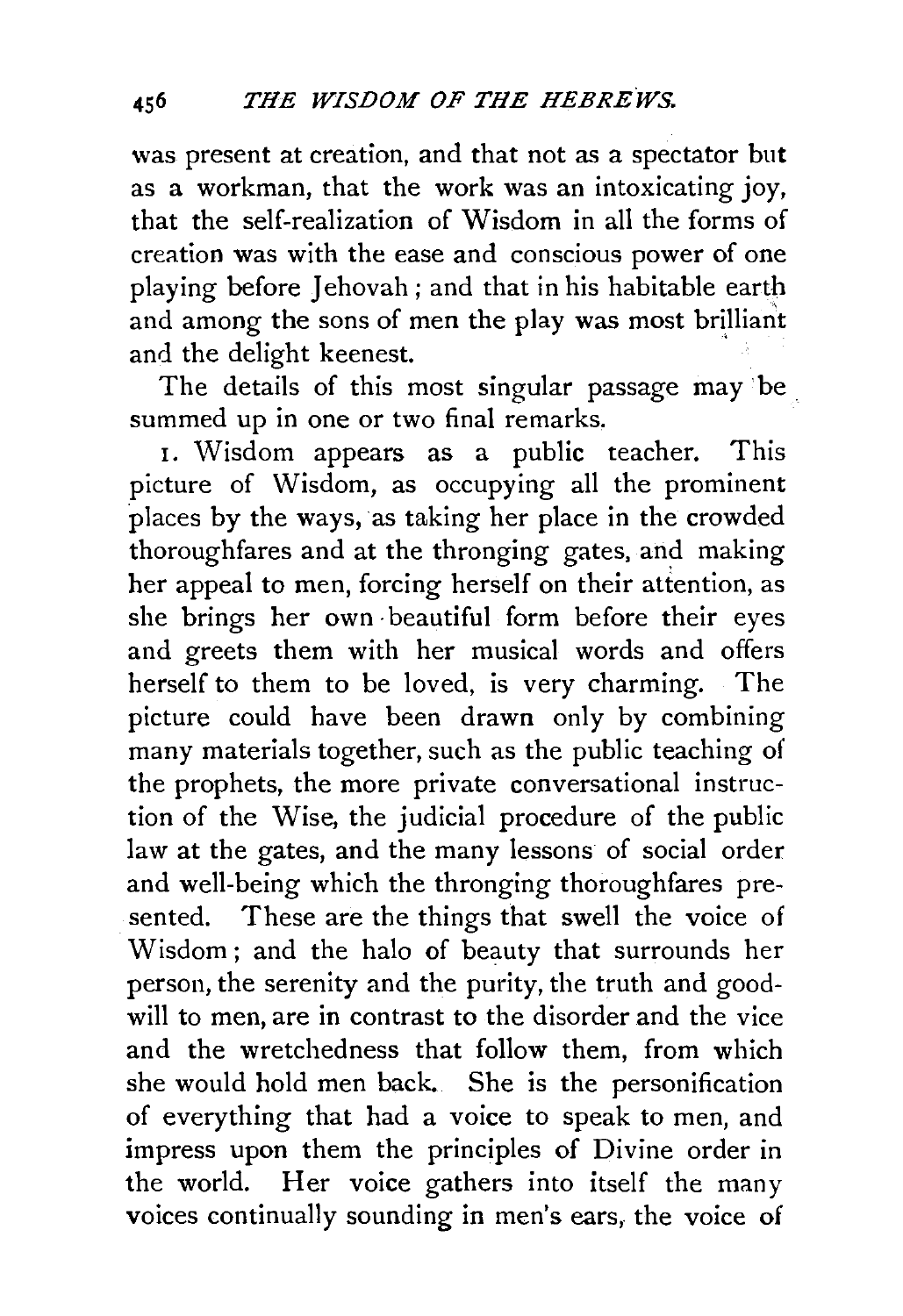public life, of a well-ordered society, of revelation, or, in a word, of the whole course of things.

Distinctions might be drawn between these at other times, but, to the universalistic view of the Wise Man, they are all but elements of one whole.

2. If the picture of Wisdom the Teacher embraces all this, that which she teaches will be equally broad. The theme of Wisdom the Teacher is Wisdom herself-Wisdom the thing. There is such a thing. Within the sphere of life and the world there is a fixed order. In men's mind there are principles of thought and judgment. The order without and the principles in the mind correspond. Together they form one system, one framework upon which the world is built Fragments of these inner principles, corresponding to forms of the external order, are called prudence and counsel: " I Wisdom indwell in prudence." Other fragments are called rule, kingship, judicial function : " In me kings are kings." And still other and the highest, the fear of the Lord and the hating of evil. But it is obvious that these things, though capable of being considered separately, make up together a unity which embraces the principles of ethics and religion and even of intelligence. And this, which is Wisdom, the objective thing, is the theme of Wisdom the preacher. In a word, the principles of the economy of the human race and the earth on which it is placed, form a well-ordered organism, an immaterial framework ; but though immaterial it is not latent; it speaks with a thousand tongues of revelation and life, and what it speaks of in the ears of men is itself.

3· One more step remains to be taken. This Wisdom, this organic frame of principles now realized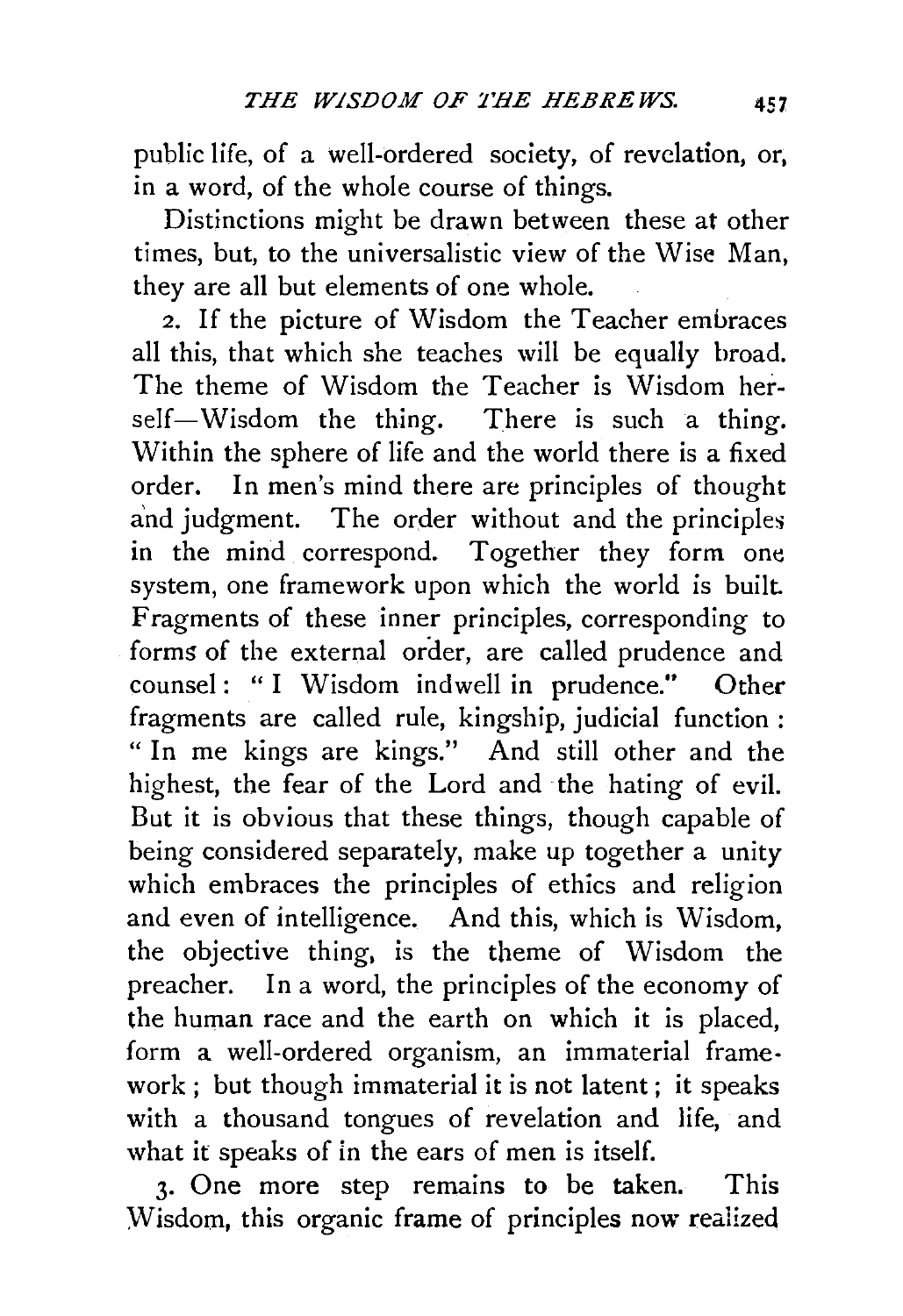in the human economy. had its origin in God ; and the organism existed with Him before it was realized in the actual creation. It was from the beginning. The first movement of the Divine Mind outward gave it birth. It was not so much a Divine conception as a scheme articulated and pliant, with' a power inhering in it of effectuating itself, projected out of the Divine Mind. Hence it is idealized as having subsistence of its own beside Jehovah, and his purpose to realize it is regarded as a faculty of its own, a capacity within it to effectuate itself, which it does in creation. It is Jehovah's artificer in creation. In this work it plays before Him in the intoxication of delight. Its play is creation. As it moves in grace and power before Him, its exquisitely articulated limbs and frame bearing themselves with a Divine harmony, every movement embodies itself in some creative work. And there, where the Divine beauty and power of its movements were most conspicuous and its delight deepest, was in the habitable earth and with the children of men.

It would be strange if that purtion of the Old Testament known as the literature of the Wisdom offered no contribution to the Christology of Scripture. Every portion of Scripture makes a contribution to this suitable to itself. The prophets, who are statesmen, furnish the idea of the kingdom of God and the Messiah, the Anointed, who is its King. The Psalms, which are private utterances of the believer, consecrate the idea of the Saint or Holy One, often afflicted, but staying himself on God, and delivered from death through his godly fear. The contribution which the Wisdom will make will partake of its own character, and consist of some idea universalistic or cosmical. And